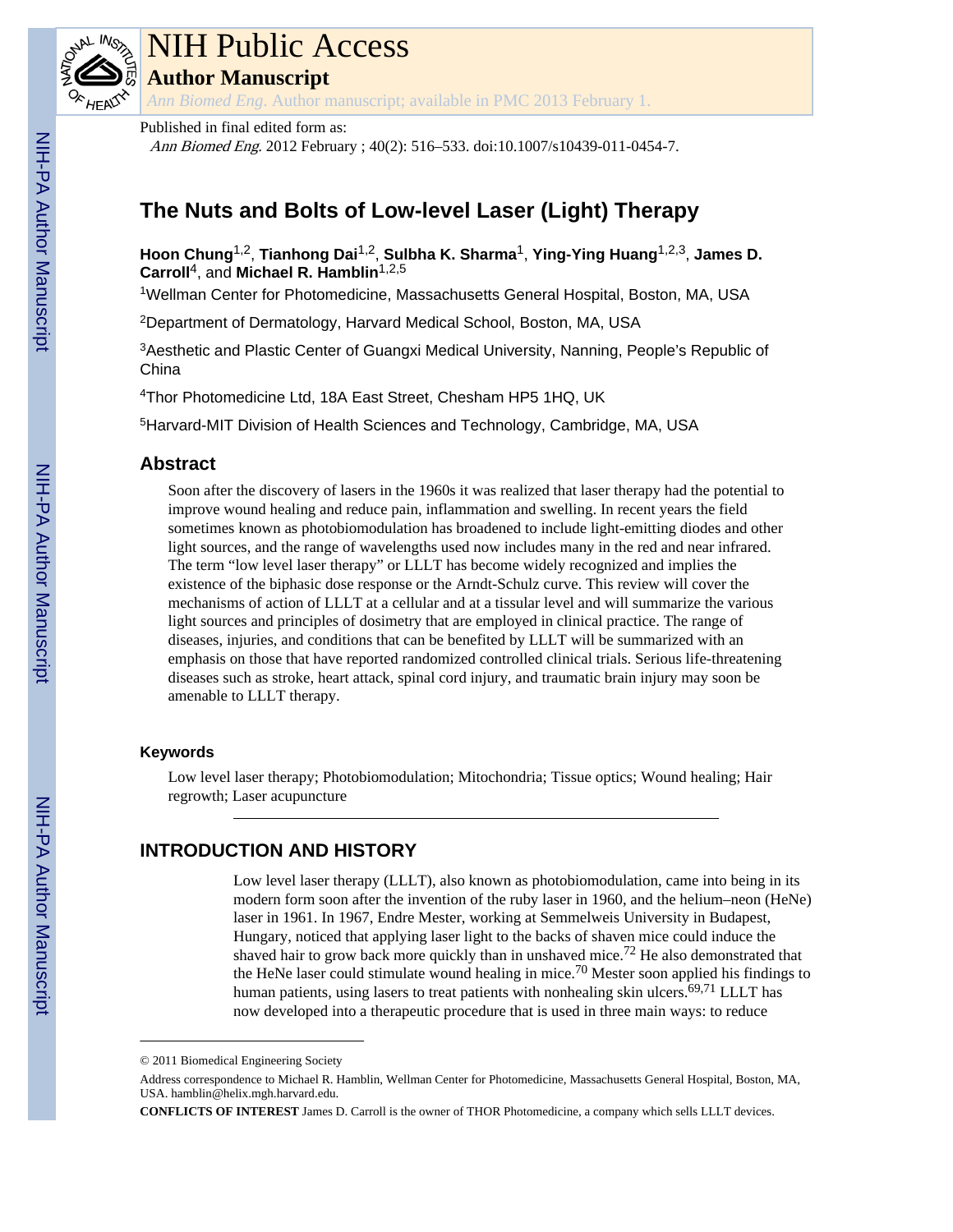inflammation, edema, and chronic joint disorders<sup>9,18,40</sup>; to promote healing of wounds, deeper tissues, and nerves<sup>24,87</sup>; and to treat neurological disorders and pain.<sup>17</sup>

LLLT involves exposing cells or tissue to low levels of red and near infrared (NIR) light, and is referred to as "low level" because of its use of light at energy densities that are low compared to other forms of laser therapy that are used for ablation, cutting, and thermally coagulating tissue. LLLT is also known as "cold laser" therapy as the power densities used are lower than those needed to produce heating of tissue. It was originally believed that LLLT or photobiomodulation required the use of coherent laser light, but more recently, light emitting diodes (LEDs) have been proposed as a cheaper alternative. A great deal of debate remains over whether the two light sources differ in their clinical effects.

Although LLLT is now used to treat a wide variety of ailments, it remains controversial as a therapy for two principle reasons: first, its underlying biochemical mechanisms remain poorly understood, so its use is largely empirical. Second, a large number of parameters such as the wavelength, fluence, power density, pulse structure, and timing of the applied light must be chosen for each treatment. A less than optimal choice of parameters can result in reduced effectiveness of the treatment, or even a negative therapeutic outcome. As a result, many of the published results on LLLT include negative results simply because of an inappropriate choice of light source and dosage. This choice is particularly important as there is an optimal dose of light for any particular application, and doses higher or lower than this optimal value may have no therapeutic effect. In fact, LLLT is characterized by a biphasic dose response: lower doses of light are often more beneficial than high doses.38,85,105,108

# **LASER–TISSUE INTERACTIONS**

#### **Light and Laser**

Light is part of the spectrum of electromagnetic radiation (ER), which ranges from radio waves to gamma rays. ER has a dual nature as both particles and waves. As a wave which is crystallized in Maxwell's Equations, light has amplitude, which is the brightness of the light, wavelength, which determines the color of the light, and an angle at which it is vibrating, called polarization. The wavelength  $(\lambda)$  of light is defined as the length of a full oscillation of the wave, such as shown in Fig. 1a. In terms of the modern quantum theory, ER consists of particles called photons, which are packets ("quanta") of energy which move at the speed of light. In this particle view of light, the brightness of the light is the number of photons, the color of the light is the energy contained in each photon, and four numbers (*X, Y, Z* and *T*) are the polarization, where *X, Y, Z* are the directions and *T* is the time.

A laser is a device that emits light through a process of optical amplification based on the stimulated emission of photons. The term "laser" originated as an acronym for light amplification by stimulated emission of radiation.65 The emitted laser light is notable for its high degree of spatial and temporal coherence.

Spatial coherence typically is expressed through the output being a narrow beam which is diffraction-limited, often a so-called "pencil beam." Laser can be launched into a beam of very low divergence to concentrate their power at a large distance. Temporal (or longitudinal) coherence implies a polarized wave at a single frequency whose phase is correlated over a relatively large distance (the coherence length) along the beam. Lasers are employed in applications where light of the required spatial or temporal coherence could not be produced using simpler technologies.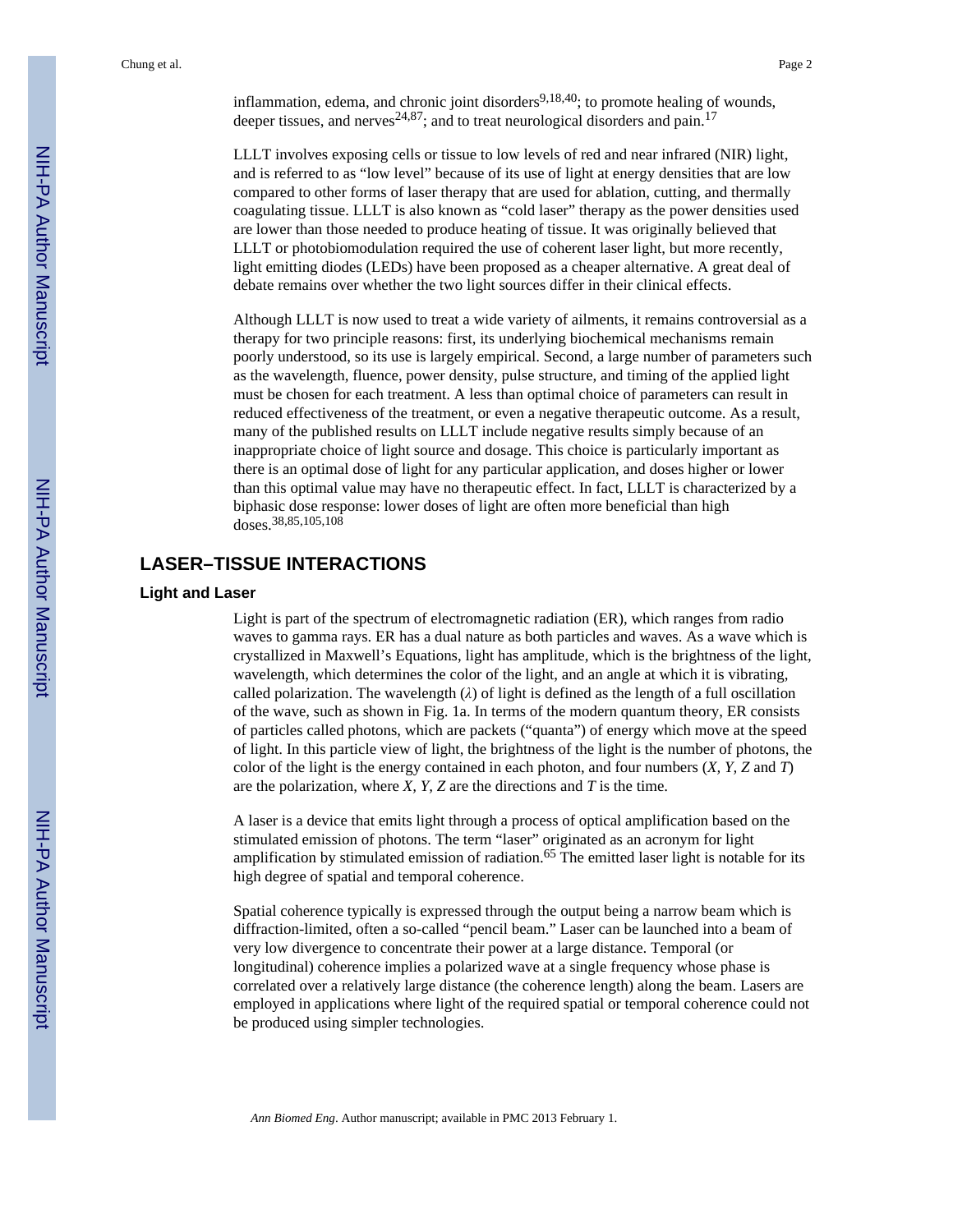Quite often, the laser beam is described as though it had a uniform irradiance (the power of the laser divided by the spot size). Most often, the laser beam assumes a Gaussian shape (that of a normal distribution), as shown in Fig.  $1b$ .<sup>118</sup> There is a peak irradiance, and the irradiance decreases with distance from the center of the beam. This may be important in situations in which there are large variations in power. As power is increased, the irradiance in the tail of the Gaussian profile increases, and the distance of the critical threshold from the center of the beam becomes larger. For this type of profile, the spot size is often referred to as the 1/*e* 2 radius, or diameter, of the beam; at this radial distance from the center of the beam, irradiation is lower by a factor of 0.135 (1/*e* 2 ) relative to the peak irradiance. About 85% of the power of the laser beam is present within the  $1/e^2$  diameter.

**Light Emitting Diodes (LED)—**A light-emitting diode (LED) is a semiconductor light source. Introduced as a practical electronic component in 1962 early LEDs emitted lowintensity red light, but modern versions are available across the visible, ultraviolet and infrared wavelengths, with very high brightness. When a light-emitting diode is forward biased (switched on), electrons are able to recombine with electron holes within the device, releasing energy in the form of photons. This effect is called electroluminescence and the color of the light (corresponding to the energy of the photon) is determined by the energy gap of the semiconductor. An LED is often small in area (less than  $1 \text{ mm}^2$ ), and integrated optical components may be used to shape its radiation pattern.<sup>78</sup>

#### **Optical Properties of Tissue**

When the light strikes the biological tissue, part of it is absorbed, part is reflected or scattered, and part is further transmitted.

Some of the light is reflected, this phenomenon is produced by a change in the air and tissue refractive index. The reflection obeys the law of Snellius (Fig. 1c), which states:

$$
\frac{\sin \theta_1}{\sin \theta_2} = \frac{n_2}{n_1}
$$

where  $\theta_1$  is the angle between the light and the surface normal in the air,  $\theta_2$  is the angle between the ray and the surface normal in the tissue,  $n_1$  is the index of refraction of air,  $n_2$  is the index of refraction of tissue.

Most of the light is absorbed by the tissue. The energy states of molecules are quantized; therefore, absorption of a photon takes place only when its energy corresponds to the energy difference between such quantized states. The phenomenon of absorption is responsible for the desired effects on the tissue. The coefficient  $\mu_a$  (cm<sup>-1</sup>) characterizes the absorption. The inverse, *l*<sup>a</sup> , defines the penetration depth (mean free path) into the absorbing medium.

The scattering behavior of biological tissue is also important because it determines the volume distribution of light intensity in the tissue. This is the primary step for tissue interaction, which is followed by absorption. Scattering of a photon is accompanied by a change in the propagation direction without loss of energy. The scattering, similar to absorption, is expressed by the scattering coefficient  $\mu_s$  (cm<sup>-1</sup>). The inverse parameter,  $1/\mu_s$ (cm), is the mean free path length until a next scattering event occurs.

Scattering is not isotropic. Forward scattering is predominant in biological tissue. This characteristic is described by the anisotropy factor *g.g* can have absolute values from 0 to 1, from isotropic scattering ( $g = 0$ ) to forward scattering ( $g = 1$ ). In tissue, *g* can vary from 0.8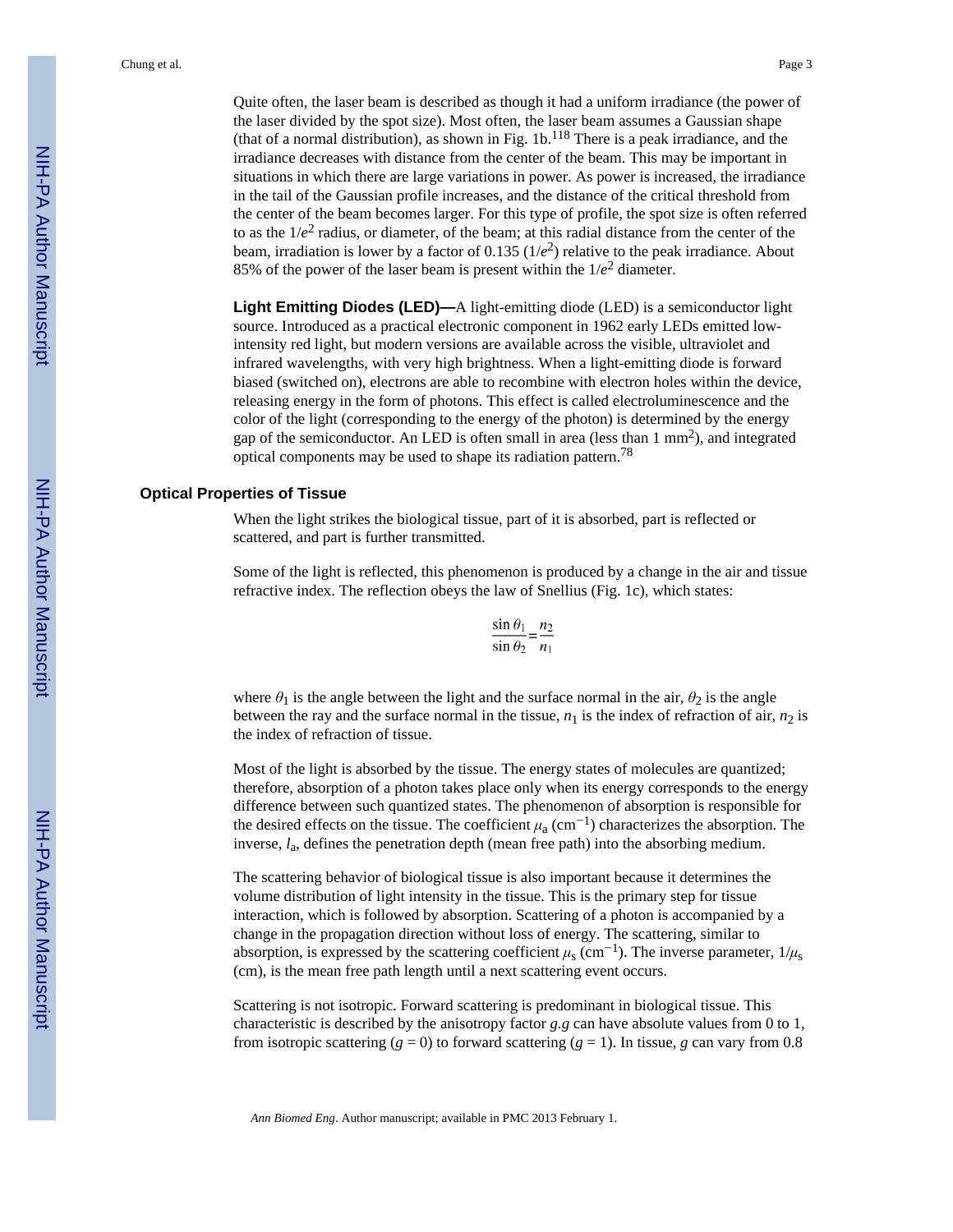to 0.99. Taking into account the *g* value, a reduced scattering coefficient,  $\mu_{s}^{'}$  (cm<sup>-1</sup>), is defined as:

 $\mu'_{s} = \mu_{s} (1 - g)$ 

The sum of  $\mu_s$  and  $\mu_a$  is called the total attenuation coefficient  $\mu_t$  (cm<sup>-1</sup>):

 $\mu$ <sub>t</sub>= $\mu$ <sub>s</sub>+ $\mu$ <sub>a</sub>

#### **Light Distribution in Laser-irradiated Tissue**

Most of the recent advances in describing the transfer of light energy in tissue are based upon transport theory.<sup>13</sup> According to transport theory, the radiance  $L(r, s)$  of light at position *r* traveling in the direction of unit vector *s* is decreased by absorption and scattering but it is increased by light that is scattered from *s′* direction into direction *s*. Radiance is a radiometric measure that describes the amount of light that passes through or is emitted from a particular area, and falls within a given solid angle in a specified direction. Then, the transport equation which describes the light interaction is:

$$
s \cdot \nabla L(r, s) = -(\mu_a + \mu_s)L(r, s) + \mu_s \int_{4\pi}^{\pi} p\left(s, s^{'}\right) L\left(r, s^{'}\right) d\omega^{'}.
$$

where  $d\omega'$  is the differential solid angle in the direction *s'*, and  $p(s, s')$  is the phase function.

Calculations of light distribution based on the transport equation require  $\mu_s$ ,  $\mu_a$ , and  $p$ . To solve transport equation exactly is often difficult; therefore, several approximations have been made regarding the representation of the radiance and phase function. The approximate solutions of light distribution in tissue are dependent upon the type of light irradiation (diffuse or collimated) and the optical boundary conditions (matched or unmatched indexes of refraction).<sup>16</sup>

#### **CELLULAR AND TISSULAR MECHANISMS OF LLLT**

The precise biochemical mechanism underlying the therapeutic effects of LLLT are not yet well-established. From observation, it appears that LLLT has a wide range of effects at the molecular, cellular, and tissular levels. In addition, its specific modes of action may vary among different applications. Within the cell, there is strong evidence to suggest that LLLT acts on the mitochondria<sup>27</sup> to increase adenosine triphosphate (ATP) production, <sup>43</sup> modulation of reactive oxygen species (ROS), and the induction of transcription factors.<sup>15</sup> Several transcription factors are regulated by changes in cellular redox state. Among them redox factor-1 (Ref-1) dependent activator protein-1 (AP-1) (a heterodimer of c-Fos and c-Jun), nuclear factor kappa B (NF-*κ*B), p53, activating transcription factor/cAMP-response element–binding protein (ATF/CREB), hypoxia-inducible factor (HIF)-1, and HIF-like factor.15 These transcription factors then cause protein synthesis that triggers further effects down-stream, such as increased cell proliferation and migration, modulation in the levels of cytokines, growth factors and inflammatory mediators, and increased tissue oxygenation.<sup>45</sup> Figure 2 shows the proposed cellular and molecular mechanisms of LLLT.

Immune cells, in particular, appear to be strongly affected by LLLT. Mast cells, which play a crucial role in the movement of leukocytes, are of considerable importance in inflammation. Specific wavelengths of light are able to trigger mast cell degranulation, $22$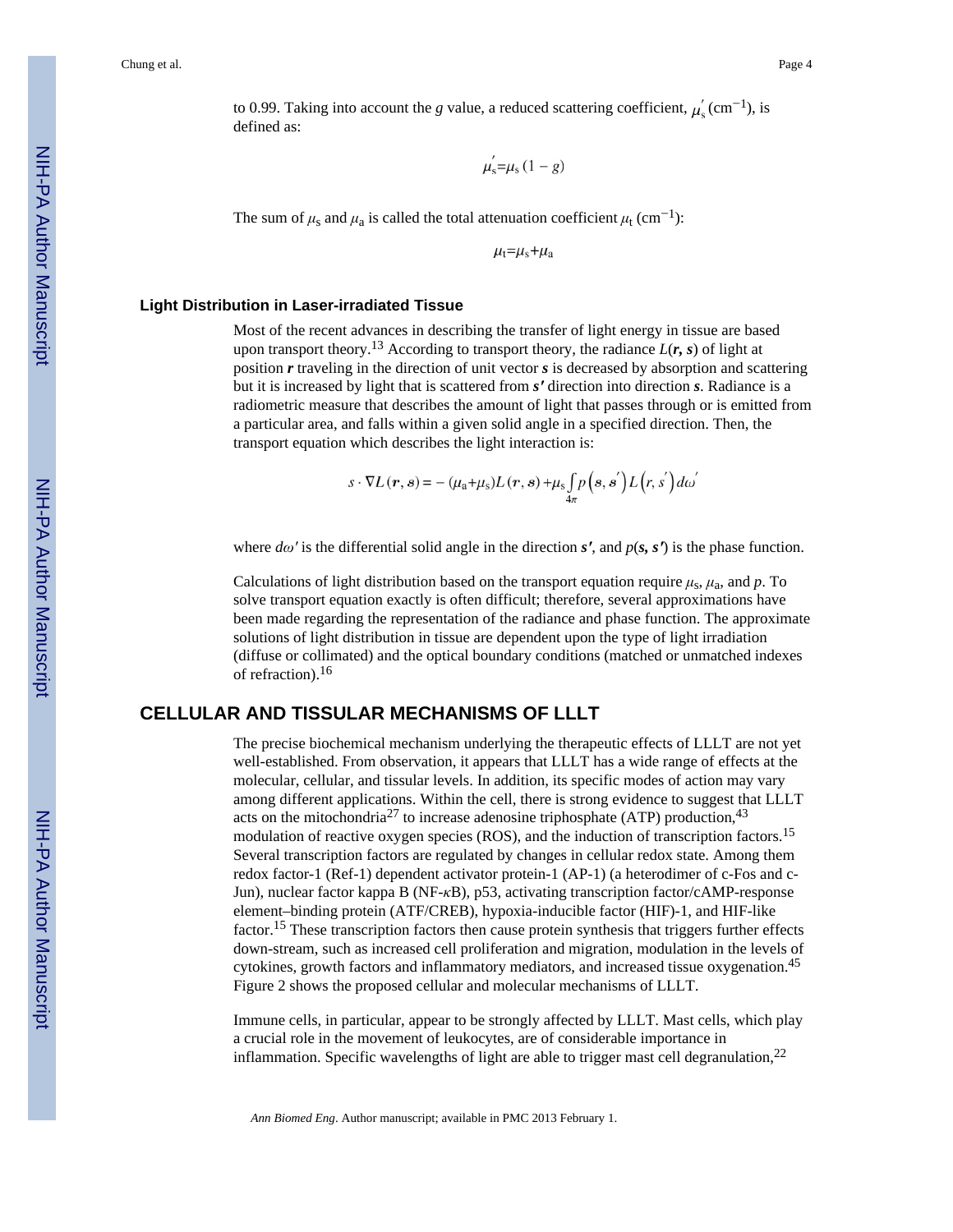which results in the release of the pro-inflammatory cytokine TNF-a from the cells.<sup>115</sup> This leads to increased infiltration of the tissues by leukocytes. LLLT also enhances the proliferation, maturation, and motility of fibroblasts, and increases the production of basic fibroblast growth factor.<sup>31,67</sup> Lymphocytes become activated and proliferate more rapidly, and epithelial cells become more motile, allowing wound sites to close more quickly. The ability of macrophages to act as phagocytes is also enhanced under the application of LLLT.

At the most basic level, LLLT acts by inducing a photochemical reaction in the cell, a process referred to as biostimulation or photobiomodulation. When a photon of light is absorbed by a chromophore in the treated cells, an electron in the chromophore can become excited and jump from a low-energy orbit to a higher-energy orbit.<sup>42,108</sup> This stored energy can then be used by the system to perform various cellular tasks. There are several pieces of evidence that point to a chromophore within mitochondria being the initial target of LLLT. Radiation of tissue with light causes an increase in mitochondrial products such as ATP, NADH, protein, and RNA,<sup>83</sup> as well as a reciprocal augmentation in oxygen consumption, and various *in vitro* experiments have confirmed that cellular respiration is upregulated when mitochondria are exposed to an HeNe laser or other forms of illumination.

The relevant chromophore can be identified by matching the action spectra for the biological response to light in the NIR range to the absorption spectra of the four membrane-bound complexes identified in mitochondria.42 This procedure indicates that complex IV, also known as cytochrome *c* oxidase (CCO), is the crucial chromophore in the cellular response to LLLT.44 CCO is a large transmembrane protein complex, consisting of two copper centers and two heme–iron centers, which is a component of the respiratory electron transport chain.<sup>10</sup> The electron transport chain passes high-energy electrons from electron carriers through a series of transmembrane complexes (including CCO) to the final electron acceptor, generating a proton gradient that is used to produce ATP. Thus, the application of light directly influences ATP production by affecting one of the transmembrane complexes in the chain: in particular, LLLT results in increased ATP production and electron transport.47,84

The precise manner in which light affects CCO is not yet known. The observation that NO is released from cells during LLLT has led to speculation that CCO and NO release are linked by two possible pathways (Fig. 3). It is possible that LLLT may cause photodissociation of NO from CCO.<sup>46,52</sup> Cellular respiration is downregulated by the production of NO by mitochondrial NO synthase (mtNOS, a NOS isoform specific to mitochondria), that binds to CCO and inhibits it. The NO displaces oxygen from CCO, inhibiting cellular respiration and thus decreasing the production of  $ATP<sup>5</sup>$  By dissociating NO from CCO, LLLT prevents this process from taking place and results in increased ATP production. An alternative or parallel mechanism to explain the biological activity of red or NIR light to release NO from cells or tissue is the following.<sup>61,127</sup> A new explanation has been recently proposed for how light increases NO bioavailability. 88 CCO can act as a nitrite reductase enzyme (a one electron reduction of nitrite gives NO) particularly when the oxygen partial pressure is low.<sup>6</sup> Ball *et al*. showed 590  $\pm$  14 nm LED light stimulated CCO/NO synthesis at physiological nitrite concentrations at hypoxia condition.<sup>6</sup> The following reaction may take place:

$$
NO_2^-+2H^+ + e^- (CCO) \rightarrow NO+H_2O
$$

The influence of LLLT on the electron transport chain extends far beyond simply increasing the levels of ATP produced by a cell. Oxygen acts as the final electron acceptor in the electron transport chain and is, in the process, converted to water. Part of the oxygen that is metabolized produces reactive oxygen species (ROS) as a natural by-product. ROS are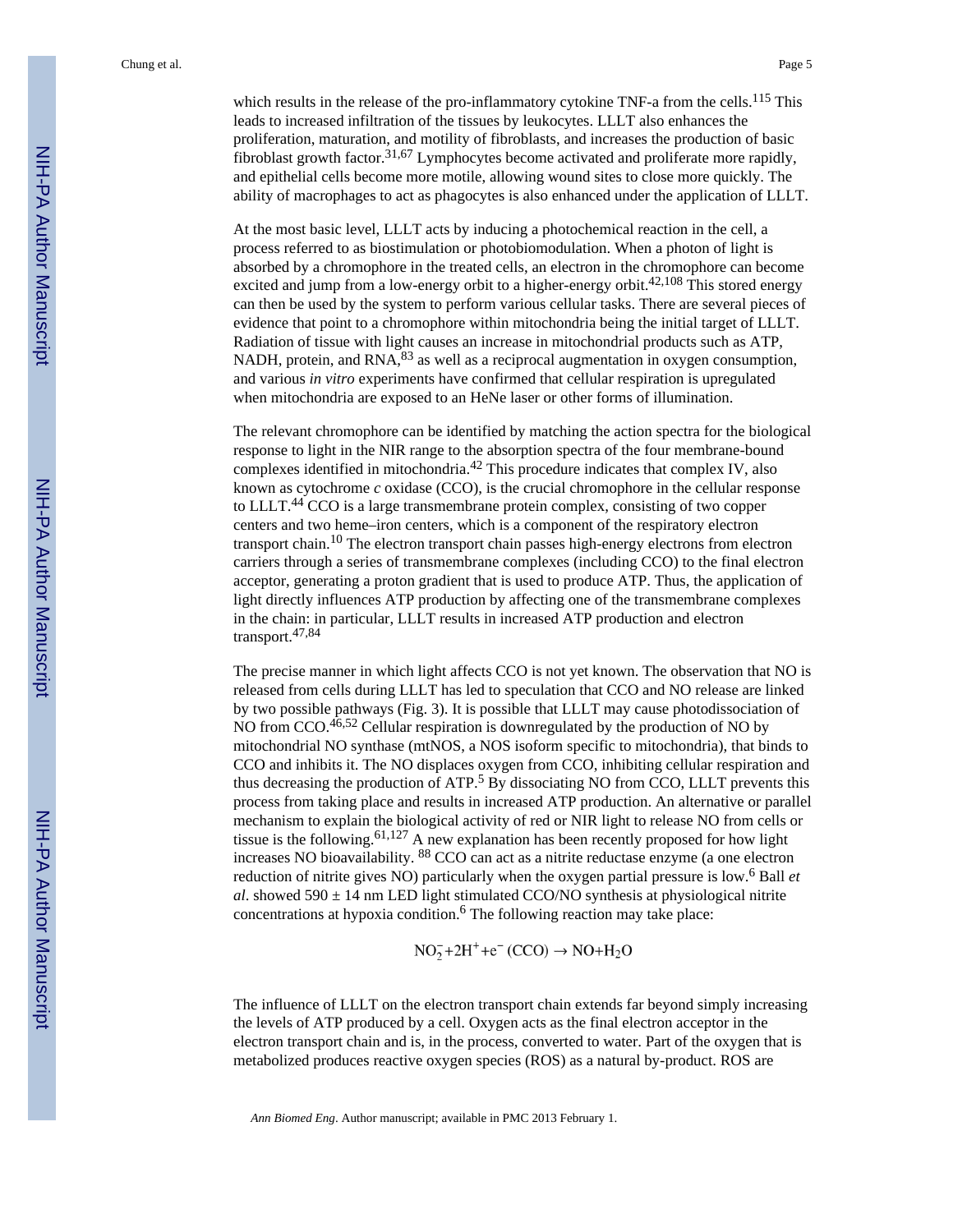chemically active molecules that play an important role in cell signaling, regulation of cell cycle progression, enzyme activation, and nucleic acid and protein synthesis. Because LLLT promotes the metabolism of oxygen, it also acts to increase ROS production. In turn, ROS activates transcription factors, which leads to the upregulation of various stimulatory and protective genes. These genes are most likely related to cellular proliferation,<sup>76</sup> migration,<sup>32</sup> and the production of cytokines and growth factors, which have all been shown to be stimulated by low-level light.<sup>125,128</sup>

The processes described above are almost certainly only part of the story needed to explain all the effects of LLLT. Among its many effects, LLLT has been shown to cause vasodilation by triggering the relaxation of smooth muscle associated with endothelium, which is highly relevant to the treatment of joint inflammation. This vasodilation increases the availability of oxygen to treated cells, and also allows for greater traffic of immune cells into tissue. These two effects contribute to accelerated healing. NO is a potent vasodilator via its effect on cyclic guanine monophosphate production, and it has been hypothesized that LLLT may cause photodissociation of NO, not only from CCO, but from intracellular stores such as nitrosylated forms of both hemoglobin and myoglobin, leading to vasodilation.<sup>61</sup>

### **LIGHT SOURCES AND DOSIMETRY**

Currently, one of the biggest sources of debate in the choice of light sources for LLLT is the choice between lasers and LEDs. LEDs have become wide-spread in LLLT devices. Most initial work in LLLT used the HeNe laser, which emits light of wavelength 632.8-nm, while nowadays semi-conductor diode lasers such as gallium arsenide (GaAs) lasers have increased in popularity. It was originally believed that the coherence of laser light was crucial to achieve the therapeutic effects of LLLT, but recently this notion has been challenged by the use of LEDs, which emit non-coherent light over a wider range of wavelengths than lasers. It has yet to be determined whether there is a real difference between laser and LED, and if it indeed exists, whether the difference results from the coherence or the monochromaticity of laser light, as opposed to the non-coherence and wider bandwidth of LED light.

A future development in LLLT devices will be the use of organic light emitting diodes (OLEDs). These are LEDs in which the emissive electroluminescent layer is a film of organic compounds which emit light in response to an electric current.<sup>122</sup> They operate in a similar manner to traditional semiconductor material whereby electrons and the holes recombine forming an exciton. The decay of this excited state results in a relaxation of the energy levels of the electron, accompanied by emission of radiation whose frequency is in the visible region.

The wavelengths of light used for LLLT fall into an "optical window" at red and NIR wavelengths (600–1070 nm) (Fig. 1d). Effective tissue penetration is maximized in this range, as the principal tissue chromophores (hemoglobin and melanin) have high absorption bands at wavelengths shorter than 600 nm. Wavelengths in the range 600–700 nm are used to treat superficial tissue, and longer wavelengths in the range 780–950 nm, which penetrate further, are used to treat deeper-seated tissues. Wavelengths in the range 700–770 nm have been found to have limited biochemical activity and are therefore not used. There are also reports of the effectiveness of wavelengths outside the range of absorption of NIR light by CCO. These wavelengths are in the near IR,  $36$  the mid-IR region including carbon dioxide laser  $(10.6 \,\mu\text{m})^{126}$  and also include broad band IR sources in the 10–50  $\mu$ m range.<sup>39</sup> The chromophore in these situations is almost certainly water, possible present in biological membranes in some nanostructured form, that is different from bulk water allowing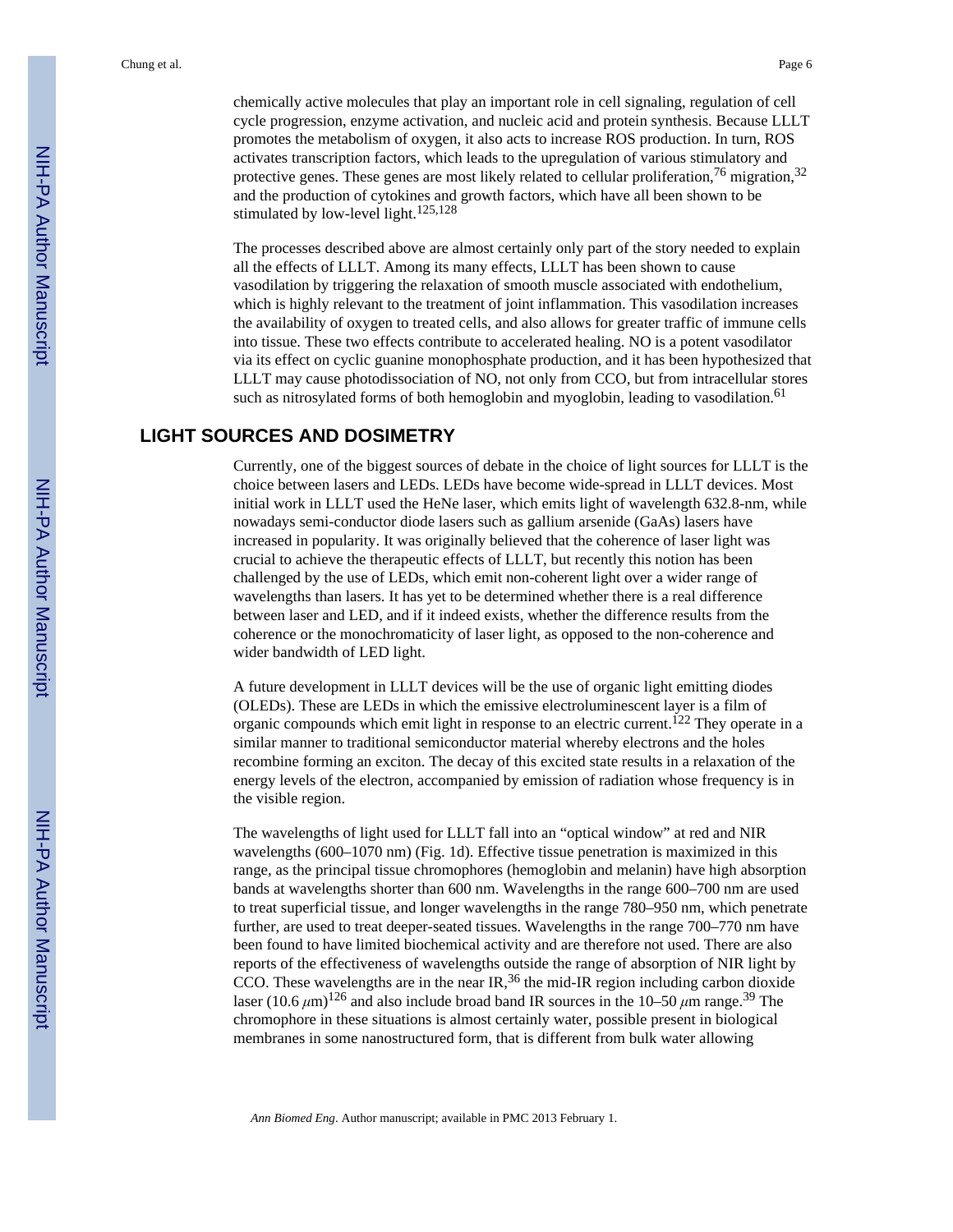biological effects without gross heating of the tissue.<sup>94,95</sup> It is at present not clear at which wavelength CCO absorption ceases and water absorption commences to be important.

#### **Dosimetry**

The power of light used typically lies in the range  $1-1000$  mW, and varies widely depending on the particular application. There is evidence to suggest that the effectiveness of the treatment varies greatly on both the energy and power density used: there appears to be upper and lower thresholds for both parameters between which LLLT is effective. Outside these thresholds, the light is either too weak to have any effect, or so strong that its harmful effects outweigh its benefits.

Response to LLLT changes with wavelength, irradiance, time, pulses and maybe even coherence and polarization, the treatment should cover an adequate area of the pathology, and then there is a matter of how long to irradiate for.

Dosimetry is best described in two parts,

- **1.** Irradiation parameters ("the medicine") see Table 1
- **2.** Time/energy/fluence delivered ("the dose") see Table 2

Dosimetry in LLLT is highly complicated. The large of number of interrelated parameters (see Table 1) has meant that there has not yet been a comprehensive study reported that examined the effect of varying all the individual parameters one by one, and it must be pointed out that it is unlikely there will ever be such a study carried out. This considerable level of complexity has meant that the choice of parameters has often depended on the experimenter's or the practitioner's personal preference or experience rather than on a consensus statement by an authoritative body. Nevertheless, the World Association of Laser Therapy (WALT) has attempted to provide dosage guidelines [\(http://www.walt.nu/dosage-recommendations.html\)](http://www.walt.nu/dosage-recommendations.html).

#### **Biphasic Dose Response**

It is well established that if the light applied is not of sufficient irradiance or the irradiation time is too short then there is no response. If the irradiance is too high or irradiation time is too long then the response may be inhibited.<sup>11,33,53</sup> Somewhere in between is the optimal combination of irradiance and time for stimulation. This dose response often likened to the biphasic response known as "Arndt-Schulz Law"68,105,116 which dates back to 1887 when Hugo Schulz published a paper showing that various poisons at low doses have a stimulatory effect on yeast metabolism when given in low doses<sup>116</sup> then later with Rudolph Arndt they developed their principle claiming that a weak stimuli slightly accelerates activity, stronger stimuli raise it further, but a peak is reached and that a stronger stimulus will suppress activity.<sup>63</sup> A more credible term better known in other areas of science and medicine is Hueppe's Rule. In 1896 Ferdinand Hueppe built on Hugo Schulz's initial findings by showing low dose stimulation/high dose inhibition of bacteria by toxic agents. This is better known today by the term "hormesis" first coined in 1941 and first referenced in 1943,<sup>63</sup> which has subsequently been discussed multiple times in LLLT research.<sup>34,38</sup>

A graphical depiction of how the response to LLLT varies as a function of the combination of irradiance (medicine) and time (dose) is shown in Fig. 4, as a 3D model to represent the possible biphasic responses to the various combinations of irradiance and time or fluence.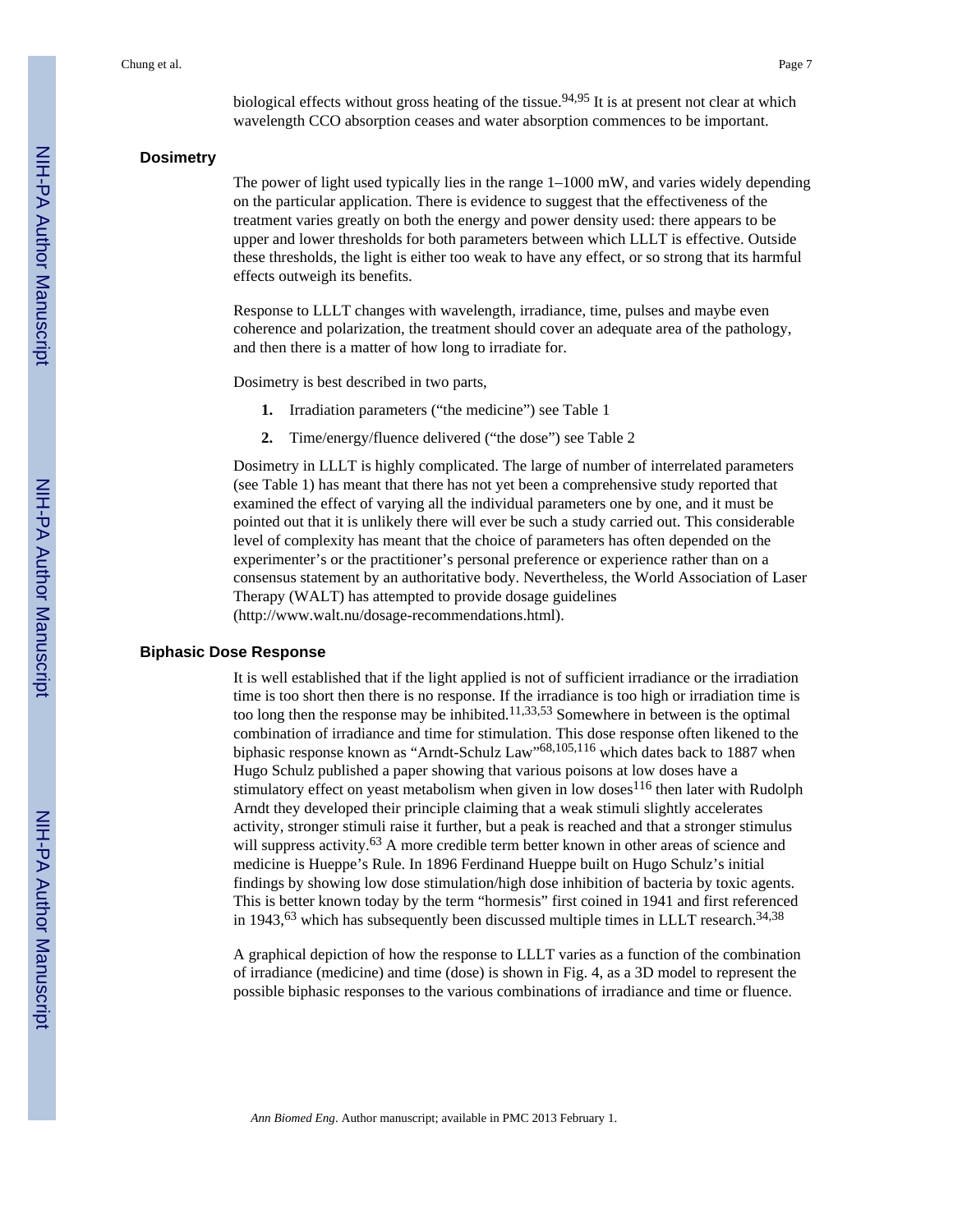## **SURVEY OF CONDITIONS TREATED WITH LLLT**

LLLT is used for three main purposes: to promote wound healing, tissue repair, and the prevention of tissue death; to relieve inflammation and edema because of injuries or chronic diseases; and as an analgesic and a treatment for other neurological problems. These applications appear in a wide range of clinical settings, ranging from dentistry, to dermatology, to rheumatology and physiotherapy. Table 3 summarizes some of the published studies in animal models of diseases and conditions treated with LLLT. Table 4 summarizes some of the published clinical trials of LLLT.

Wound healing was one of the first applications of LLLT, when HeNe lasers were used by Mester *et al.* to treat skin ulcers.<sup>69-71</sup> LLLT is believed to affect all three phases of wound healing<sup>111</sup>: the inflammatory phase, in which immune cells migrate to the wound, the proliferative phase, which results in increased production of fibroblasts and macrophages, and the remodeling phase, in which collagen deposition occurs at the wound site and the extra-cellular matrix is rebuilt.

LLLT is believed to promote wound healing by inducing the local release of cytokines, chemokines, and other biological response modifiers that reduce the time required for wound closure, and increase the mean breaking strength of the wound.<sup>8,32,73</sup> Proponents of LLLT speculate that this result is achieved by increasing the production and activity of fibroblasts and macrophages, improving the mobility of leukocytes, promoting collagen formation, and inducing neovascularization. 31,60,67,80,90,104

However, there is a lack of convincing clinical studies that either prove or disprove the efficacy of LLLT in wound healing. The results that are currently available are conflicting and do not lead to any clear conclusions. For example, Abergel *et al*. found that the 632.8 nm HeNe laser did not have any effect on the cellular proliferation of fibroblasts, while the 904 nm GaAs laser actually *lowered* fibroblasts proliferation.<sup>1</sup> In contrast, other studies noted an increase in proliferation of human fibroblasts exposed to 904 nm GaAs lasers, <sup>85</sup> rat myofibroblasts exposed to  $670$  nm GaAs lasers,  $67$  and gingival fibroblasts exposed to diode lasers (670, 692, 780, and 786 nm).<sup>3</sup> In vivo studies in both animal and human models show similar discrepancies. A study by Kana *et al*. claimed that treatment of open wounds in rats with HeNe and argon lasers resulted in faster wound closure.<sup>41</sup> Bisht *et al.* found a similar increase in granulation tissue and collagen expression in rats using the same treatment as Kana.<sup>7</sup> However, Anneroth *et al*. failed to observe any beneficial effects after laser treatment in a comparable rat model.<sup>4</sup> In human studies, Schindl *et al*. reported that application of a HeNe laser was beneficial in promoting wound healing in 3 patients,<sup>99</sup> whereas Lundeberg *et al*. found no statistically significant difference between leg ulcer patients treated with an HeNe laser and those treated with a placebo. $62$ 

The scarcity of well-designed clinical trials makes it difficult to assess the impact of LLLT on wound healing. Our task is further complicated by the difficulty in comparing studies, because of the large number of factors involved. In addition to the multiple parameters that must be adjusted to apply LLLT, such as the wavelength and power of the light, the effectiveness of the treatment also depends on many factors such as the location and nature of the wound, and the physiologic state of the patient. For example, impaired wound healing is one of the major chronic complications of diabetes,  $25,89$  and is thought to result from various factors, including decreased collagen production and impaired functionality of fibroblasts, leukocytes, and endothelial cells.<sup>25,106</sup> It has therefore been hypothesized that LLLT could have beneficial effects in stimulating wound healing in diabetic patients.98,100,124 Thus, in order to obtain a convincing verdict on the impact of LLLT on wound healing, we will require several large, randomized, placebo controlled, and double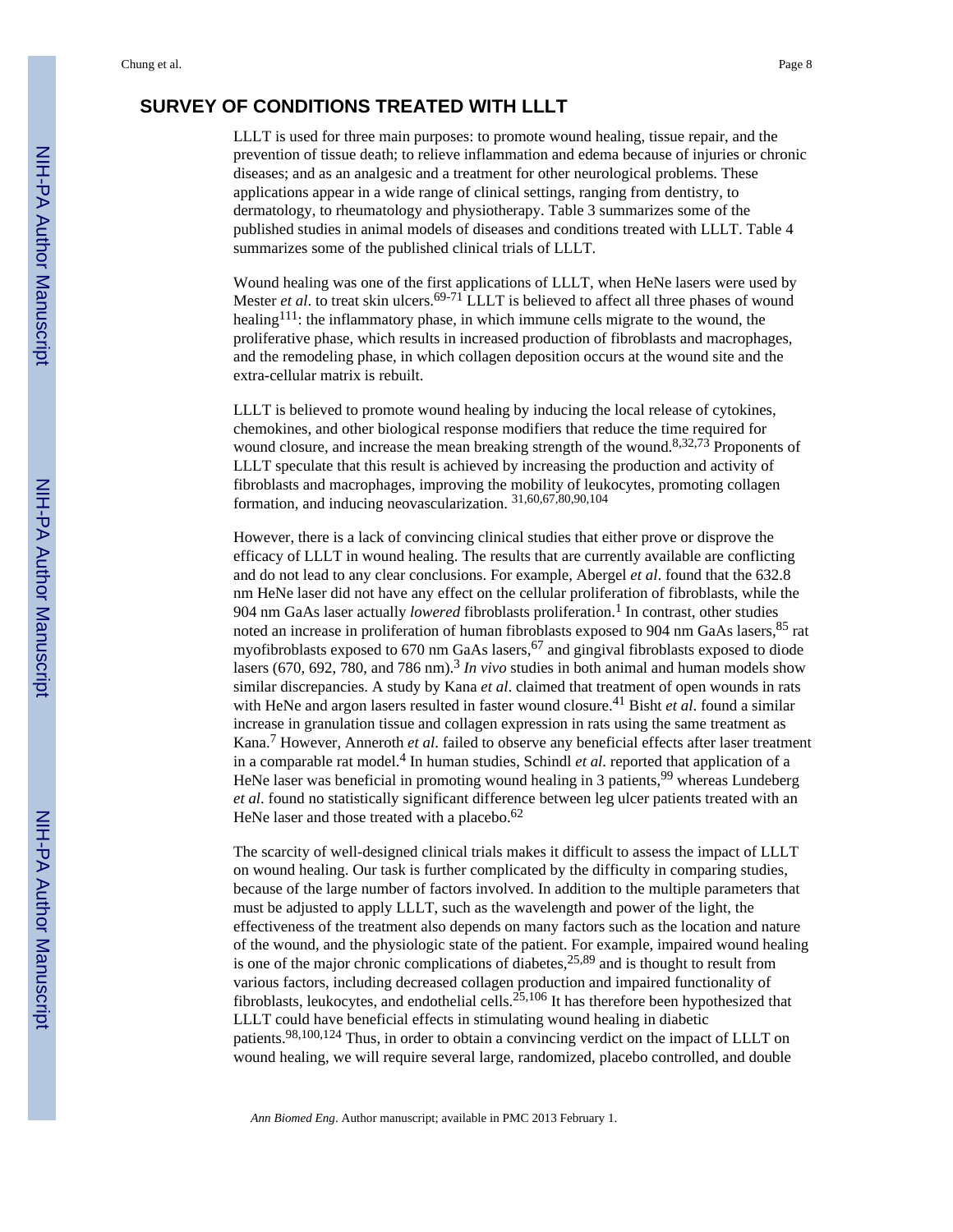blind trials that compare the effects of LLLT on wounds that are as similar as possible. A greater understanding of the cellular and biochemical mechanisms of LLLT would also be useful in assessing these studies, as it would enable us to pinpoint exactly what criteria to use in determining the effectiveness of the therapy.

There appears to be more firm evidence to support the success of LLLT in alleviating pain and treating chronic joint disorders, than in healing wounds. A review of 16 randomized clinical trials including a total of 820 patients found that LLLT reduces acute neck pain immediately after treatment, and up to 22 weeks after completion of treatment in patients with chronic neck pain.<sup>17</sup> LLLT has also been shown to relieve pain because of cervical dentinal hypersensitivity,  $93$  or from periodontal pain during orthodontic tooth movement.  $114$ A study of 88 randomized controlled trials indicated that LLLT can significantly reduce pain and mprove health in chronic joint disorders such as osteoarthritis, patellofemoral pain syndrome, and mechanical spine disorders.<sup>9</sup> However, the authors of the study urge caution in interpreting the results because of the wide range of patients, treatments, and trial designs involved.

#### **LLLT for Serious Diseases**

LLLT is also being considered as a viable treatment for serious neurological conditions such as traumatic brain injury (TBI), stroke, spinal cord injury, and degenerative central nervous system disease.

Although traumatic brain injury is a severe health concern, the search for better therapies in recent years has not been successful. This has led to interest in more radical alternatives to existing procedures, such as LLLT. LLLT is hypothesized to be beneficial in the treatment of TBI. In addition to its effects in increasing mitochondrial activity and activating transcription factors, LLLT could benefit TBI patients by inhibiting apoptosis, stimulating angiogenesis, and increasing neurogenesis.29 Experiments carried out with two mouse models indicated that LLLT could reduce the brain damaged area at 3 days after treatment, and treatment with a 665 nm and 810 nm laser could lead to a statistically significant difference in the Neurological Severity Score (NSS) of mice that had been injured by a weight being dropped onto the exposed skull.<sup>121</sup>

Transcranial LLLT has also been shown to have a noticeable effect on acute human stroke patients, with significantly greater improvement being seen in patients 5 days after LLLT treatment compared to sham treatment ( $p < 0.05$ , National Institutes of Health Stroke Severity Scale.)<sup>51</sup> This difference persisted up to 90 days after the stroke, with 70% of patients treated with LLLT having a successful outcome compared to 51% of control patients. The improvement in functional outcome because of applying transcranial LLLT after a stroke has been confirmed by studies in rat and rabbit models.<sup>54,81</sup>

Further experiments have tried to pinpoint the mechanism underlying these results. As expected, increased mitochondrial activity has been found in brain cells irradiated with  $LLLT$ ,<sup>54</sup> indicating that the increased respiration and ATP production that usually follow laser therapy are at least partly responsible for the improvement shown in stroke patients. However, there is still the possibility that LLLT has other effects specific to the brain. Several groups have suggested that the improvements in patient outcomes are because of the promotion of neurogenesis, and migration of neurons.<sup>81</sup> This hypothesis is supported by the fact that the benefits of LLLT following a stroke may take 2–4 weeks to manifest, reflecting the time necessary for new neurons to form and gather at the damaged site in the brain.<sup>21,101</sup> However, the exact processes underlying the effects of LLLT in a stroke patient are still poorly understood.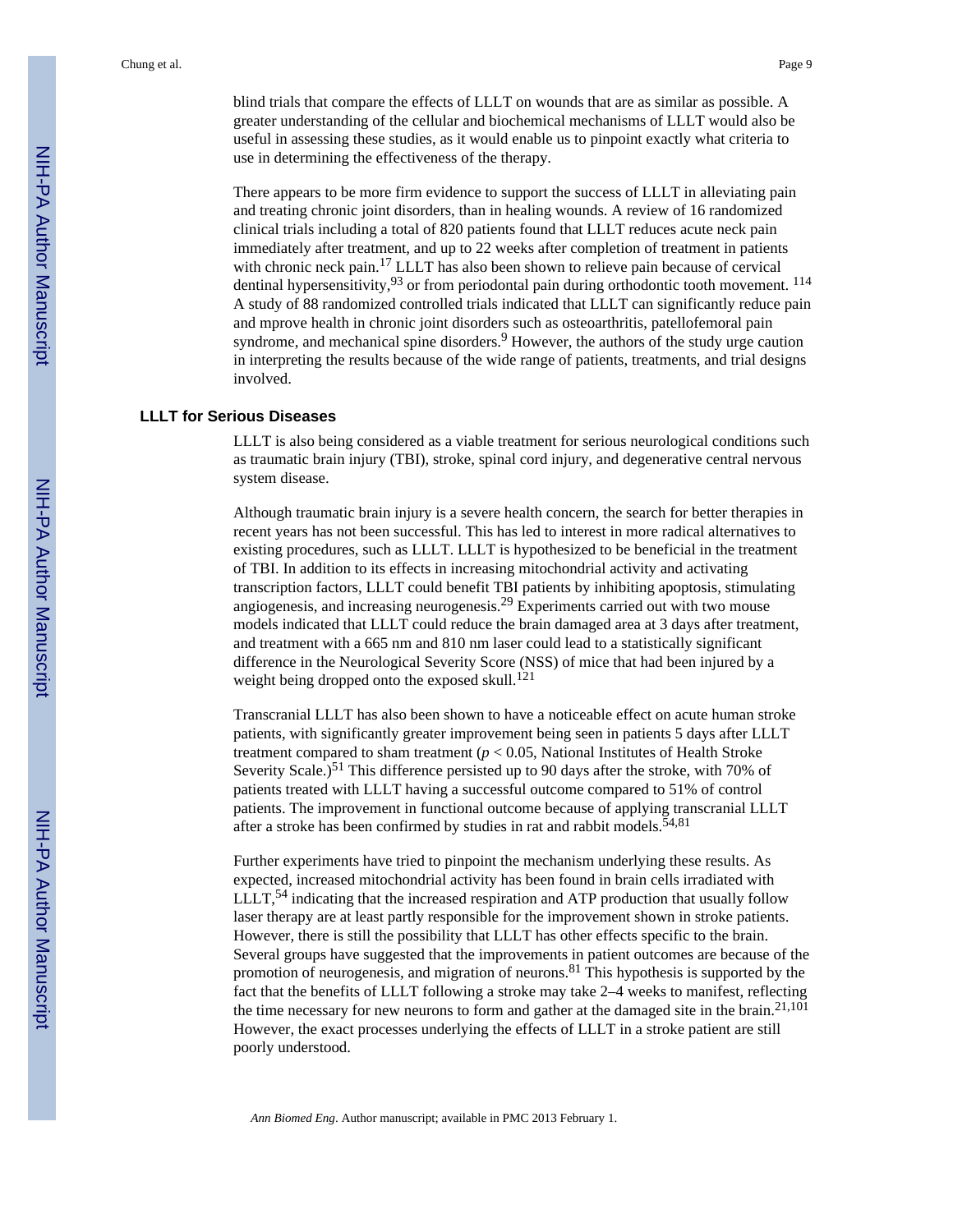LLLT has also been considered as a candidate for treating degenerative brain disorders such as familial amyotropic lateral sclerosis (FALS), Alzheimer's disease, and Parkinson's disease (PD).<sup>75,129</sup> Although only preliminary studies have been carried out, there are encouraging indications that merit further investigation. Michalikova *et al*. found that LLLT could reverse memory degradation and induce improved cognitive performance in middleaged mice,74 and Trimmer *et al*. found that motor function was significantly improved in human patients treated with LLLT in an early stage of FALS.<sup>112</sup>

#### **Intravascular Laser Therapy**

Intravenous or intravascular blood irradiation involves the *in vivo* illumination of the blood by feeding low level laser light generated by a 1–3 mW low power laser at a variety of wavelengths through a fiber optic inserted in a vascular channel, usually a vein in the forearm (Fig. 5a), under the assumption that any therapeutic effect will be circulated through the circulatory system<sup>117</sup> (see Fig. 5b). The feasibility of intravascular laser irradiation for therapy of cardio-circulatory diseases was first presented in the American Heart Journal in 1982.57 The technique was developed primarily in Asia (including Russia) and is not extensively used in other parts of the world. It is claimed to improve blood flow and its transport activities, but has not been subject to randomized controlled trials and is subject to skepticism. Although it is at present uncertain what the mechanisms of intravascular laser actually are, and why it differs from traditional laser therapy; it has been hypothesized to affect particular components of the blood. Blood lipids (low density lipoprotein, high density lipoprotein, and cholesterol) are said to be "normalized"<sup>56</sup>; platelets are thought to be rendered less likely to aggregate thus lessening the likelihood of clot formation,  $107$  and the immune system (dendritic cells, macrophages and lymphocytes) may be activated.<sup>109</sup>

#### **Laser Acupuncture and Trigger Points**

Low power lasers with small focused spots can be used to stimulate acupuncture points using the same rules of point selection as in traditional Chinese needle acupuncture.<sup>119</sup> Laser acupuncture may be used solely or in combination with needles for any given condition over a course of treatment. Trigger points are defined as hyperirritable spots in skeletal muscle that are associated with palpable nodules in taut bands of muscle fibers. They may also be found in ligaments, tendons, and periosteum. Higher doses of LLLT may be used for the deactivation of trigger points. Direct irradiation over tendons, joint margins, bursae etc. may be effective in the treatment of conditions in which trigger points may play a part. The Laserneedle system (see Figs. 5c, 5d) can be used to stimulate multiple acupuncture points or trigger points simultaneously.<sup>97</sup>

#### **LLLT for Hair Regrowth**

One of the most commercially successful applications of LLLT is the stimulation of hair regrowth in balding individuals. The photobiomodulation activity of LLLT can cause more hair follicles to move from telogen phase into anagen phase. The newly formed hair is thicker and also more pigmented. The Hairmax Lasercomb (Fig. 5e) was shown<sup>55</sup> to give a statistically significant improvement in hair growth in a randomized, double-blind, sham device-controlled, multicenter trial in 110 men with androgenetic alopecia and this led to FDA clearance for efficacy (FDA 510(k) number K060305). The teeth of the comb are supposed to improve the penetration of light though the existing hair to the follicles requiring stimulation (Fig. 5f). Recently, a different LLLT device received FDA clearance in women suffering from androgenetic alopecia (FDA 510(k) numberK091496). This group of patients have fewer treatment options than men. In order to make the application of light to the head more user-friendly and increase patient compliance, companies have developed "laser caps" (Fig. 5g).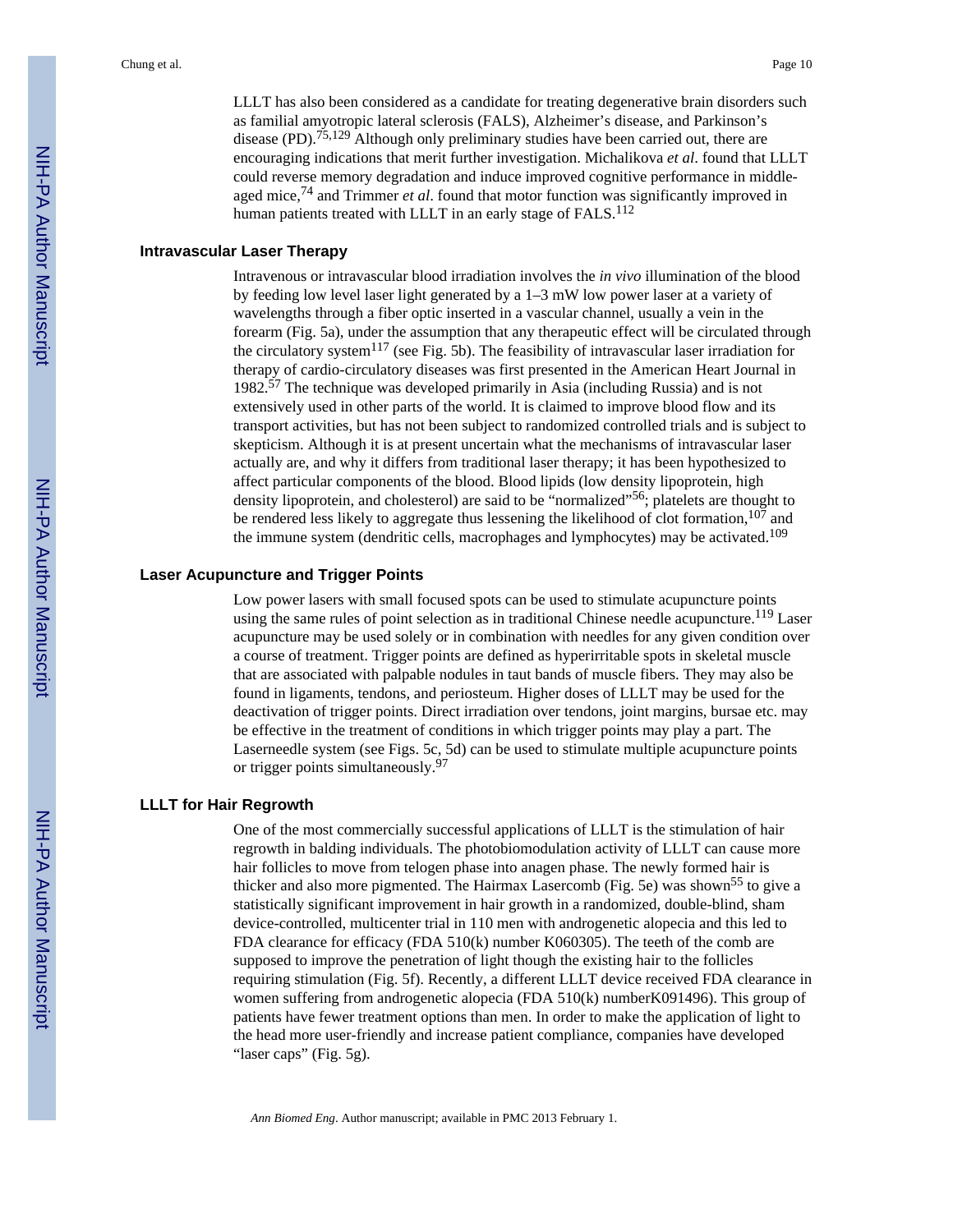#### **CONCLUSION AND OUTLOOK**

Advances in design and manufacturing of LLLT devices in the years to come will continue to widen the acceptability and increase adoption of the therapy among the medical profession, physical therapists and the general public. While the body of evidence for LLLT and its mechanisms is still weighted in favor of lasers and directly comparative studies are scarce, ongoing work using non-laser irradiation sources is encouraging and provides support for growth in the manufacture and marketing of affordable home-use LED devices. The almost complete lack of reports of side effects or adverse events associated with LLLT gives security for issues of safety that will be required.

We believe that LLLT will steadily progress to be better accepted by both the medical profession and the general public at large. The number of published negative reports will continue to decline as the optimum LLLT parameters become better understood, and as reviewers and editors of journals become aware of LLLT as a scientifically based therapy. On the clinical side, the public's distrust of big pharmaceutical companies and their products is also likely to continue to grow. This may be a powerful force for adoption of therapies that once were considered as "alternative and complementary," but now are becoming more scientifically accepted. LLLT is not the only example of this type of therapy, but needle acupuncture, transcranial magnetic stimulation and microcurrent therapy also fall into this class. The day may not be far off when most homes will have a light source (most likely a LED device) to be used for aches, pains, cuts, bruises, joints, and which can also be applied to the hair and even transcranially to the brain.

#### **Acknowledgments**

Funding: Research in the Hamblin laboratory is supported by NIH grant R01AI050875, Center for Integration of Medicine and Innovative Technology (DAMD17-02-2-0006), CDMRP Program in TBI (W81XWH-09-1-0514) and Air Force Office of Scientific Research (FA9950-04-1-0079). Tianhong Dai was supported by an Airlift Research Foundation Extremity Trauma Research Grant (grant 109421).

#### **References**

- 1. Abergel RP, Lyons RF, Castel JC, Dwyer RM, Uitto J. Biostimulation of wound healing by lasers: experimental approaches in animal models and in fibroblast cultures. J Dermatol Surg Oncol. 1987; 13:127–133. [PubMed: 3805475]
- 2. Ad N, Oron U. Impact of low level laser irradiation on infarct size in the rat following myocardial infarction. Int J Cardiol. 2001; 80:109–116. [PubMed: 11578700]
- 3. Almeida-Lopes L, Rigau J, Zangaro RA. Comparison of the low level laser therapy effects on cultured human gingival fibroblasts proliferation using different irradiance and same fluence. Lasers Surg Med. 2001; 29:179–184. [PubMed: 11553908]
- 4. Anneroth G, Hall G, Ryden H, Zetterqvist L. The effect of low-energy infra-red laser radiation on wound healing in rats. Br J Oral Maxillofac Surg. 1988; 26:12–17. [PubMed: 3422818]
- 5. Antunes F, Boveris A, Cadenas E. On the mechanism and biology of cytochrome oxidase inhibition by nitric oxide. Proc Natl Acad Sci USA. 2004; 101:16774–16779. [PubMed: 15546991]
- 6. Ball KA, Castello PR, Poyton RO. Low intensity light stimulates nitrite-dependent nitric oxide synthesis but not oxygen consumption by cytochrome *c* oxidase: Implications for phototherapy. J Photochem Photobiol B. 2011; 102:182–191. [PubMed: 21237670]
- 7. Bisht D, Gupta SC, Mistra V. Effect of low intensity laser radiation on healing of open skin wounds in rats. Indian J Med Res. 1994; 100:43–46. [PubMed: 7927552]
- 8. Bisht D, Mehrortra R, Singh PA, Atri SC, Kumar A. Effect of helium-neon laser on wound healing. Indian J Exp Biol. 1999; 37:187–189. [PubMed: 10641143]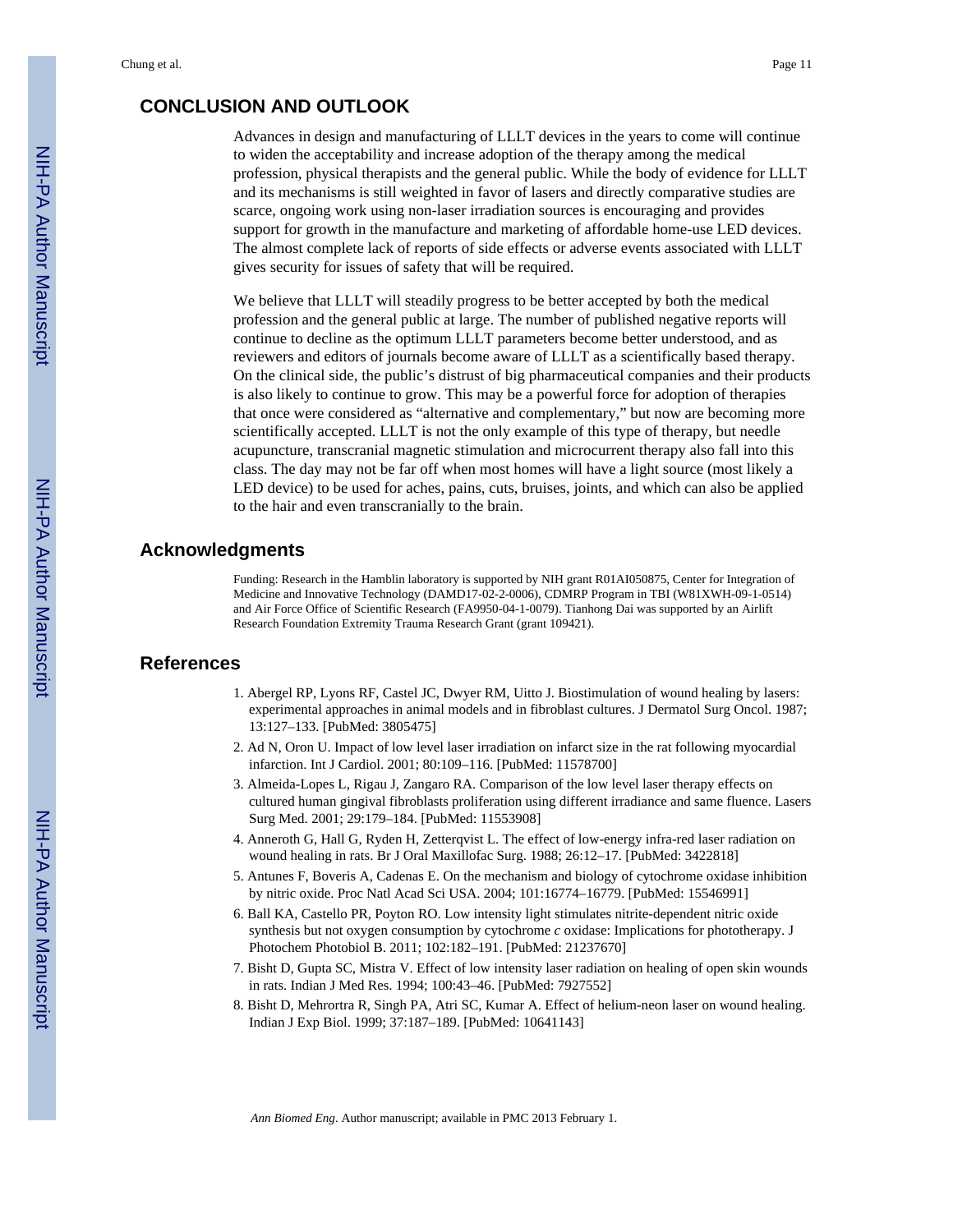- 9. Bjordal JM, Couppe C, Chow RT, Tuner J, Ljunggren EA. A systematic review of low level laser therapy with location-specific doses for pain from chronic joint disorders. Aust J Physiother. 2003; 49:107–116. [PubMed: 12775206]
- 10. Capaldi RA, Malatesta F, Darley-Usmar VM. Structure of cytochrome *c* oxidase. Biochim Biophys Acta. 1983; 726:135–148. [PubMed: 6307356]
- 11. Castano AP, Dai T, Yaroslavsky I, Cohen R, Apruzzese WA, Smotrich MH, Hamblin MR. Lowlevel laser therapy for zymosan-induced arthritis in rats: importance of illumination time. Lasers Surg Med. 2007; 39:543–550. [PubMed: 17659584]
- 12. Cauwels RG, Martens LC. Low level laser therapy in oral mucositis: a pilot study. Eur Arch Paediatr Dent. 2011; 12:118–123. [PubMed: 21473845]
- 13. Chandrasekhar, S. Radiative transfer. New York: Dover Publications; 1960.
- 14. Chang WD, Wu JH, Jiang JA, Yeh CY, Tsai CT. Carpal tunnel syndrome treated with a diode laser: a controlled treatment of the transverse carpal ligament. Photomed Laser Surg. 2008; 26:551–557. [PubMed: 19025407]
- 15. Chen AC-H, Arany PR, Huang Y-Y, Tomkinson EM, Saleem T, Yull FE, Blackwell TS, Hamblin MR. Low level laser therapy activates NF-*κ*B via generation of reactive oxygen species in mouse embryonic fibroblasts. Proc SPIE. 2009; 7165:71650–71659.
- 16. Cheong WF, Prahl SA, Welch AJ. A review of the optical properties of biological tissues. IEEE J Quantum Electron. 1990; 26:2166–2185.
- 17. Chow RT, Johnson MI, Lopes-Martins RA, Bjordal JM. Efficacy of low-level laser therapy in the management of neck pain: a systematic review and meta-analysis of randomised placebo or activetreatment controlled trials. Lancet. 2009; 374:1897–1908. [PubMed: 19913903]
- 18. Christie A, Jamtvedt G, Dahm KT, Moe RH, Haavardsholm E, Hagen KB. Effectiveness of nonpharmacological and nonsurgical interventions for patients with rheumatoid arthritis: an overview of systematic reviews. Phys Ther. 2007; 87:1697–1715. [PubMed: 17906290]
- 19. da Silva DF, Vidal BC, Zezell DM, Zorn TM, Nunez SC, Ribeiro MS. Collagen birefringence in skin repair in response to red polarized-laser therapy. J Biomed Opt. 2006; 11:024002. [PubMed: 16674192]
- 20. Demidova-Rice TN, Salomatina EV, Yaroslavsky AN, Herman IM, Hamblin MR. Low-level light stimulates excisional wound healing in mice. Lasers Surg Med. 2007; 39:706–715. [PubMed: 17960752]
- 21. deTaboada L, Ilic S, Leichliter-Martha S, Oron U, Oron A, Streeter J, et al. Transcranial application of low-energy laser irradiation improves neurological deficits in rats following acute stroke. Lasers Surg Med. 2006; 38:70–73. [PubMed: 16444697]
- 22. el Sayed OS, Dyson M. Effect of laser pulse repetition rate and pulse duration on mast cell number and degranulation. Lasers Surg Med. 1996; 19:433–437. [PubMed: 8983003]
- 23. Emanet SK, Altan LI, Yurtkuran M. Investigation of the effect of GaAs laser therapy on lateral epicondylitis. Photomed Laser Surg. 2010; 28:397–403. [PubMed: 19877824]
- 24. Gigo-Benato D, Geuna S, Rochkind S. Phototherapy for enhancing peripheral nerve repair: a review of the literature. Muscle Nerve. 2005; 31:694–701. [PubMed: 15742372]
- 25. Goodson WH, Hunt TK. Wound healing and the diabetic patient. Surg Gynecol Obstet. 1979; 149:600–608. [PubMed: 483144]
- 26. Gouvea de Lima A, Villar RC, de Castro G, Antequera R Jr, Gil E, Rosalmeida MC, Federico MH, Snitcovsky IM. Oral mucositis prevention by low-level laser therapy in head-and-neck cancer patients undergoing concurrent chemoradiotherapy: a phase III randomized study. Int J Radiat Oncol Biol Phys. 2010 Epub ahead of print. 10.1016/j.ijrobp.2010.10.012
- 27. Greco M, Guida G, Perlino E, Marra E, Quagliariello E. Increase in RNA and protein synthesis by mitochondria irradiated with helium-neon lase. Biochem Biophys Res Commun. 1989; 163:1428– 1434. [PubMed: 2476986]
- 28. Gur A, Cosut A, Sarac AJ, Cevik R, Nas K, Uyar A. Efficacy of different therapy regimes of lowpower laser in painful osteoarthritis of the knee: a double-blind and randomized-controlled trial. Lasers Surg Med. 2003; 33:330–338. [PubMed: 14677160]
- 29. Hashmi JT, Huang Y-Y, Osmani BZ, Sharma SK, Naeser MA, Hamblin MR. Role of low-level laser therapy in neurorehabilitation. PM & R. 2010; 2:S292–S305.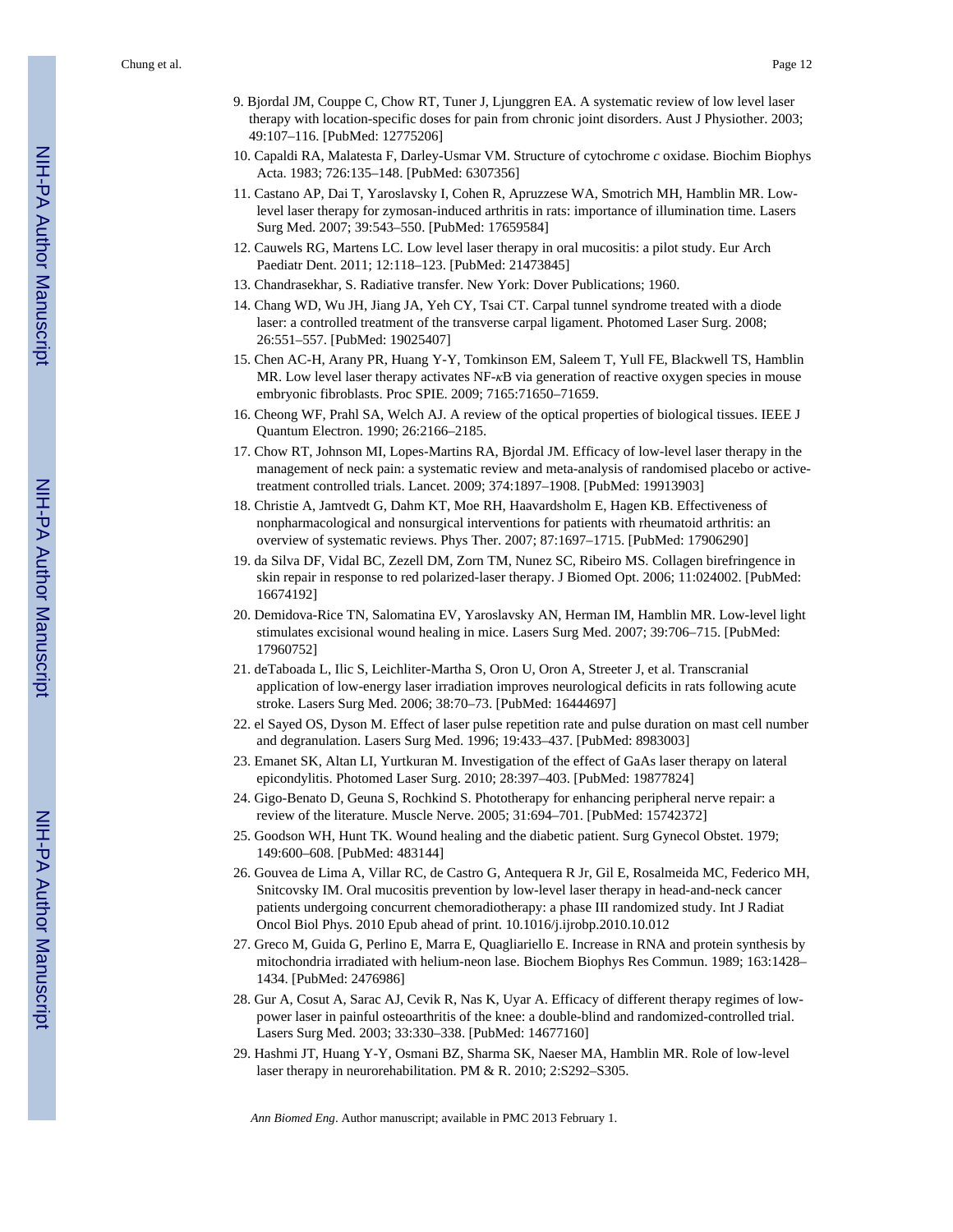- 30. Hashmi JT, Huang YY, Sharma SK, Kurup DB, De Taboada L, Carroll JD, Hamblin MR. Effect of pulsing in low-level light therapy. Lasers Surg Med. 2010; 42:450–466. [PubMed: 20662021]
- 31. Hawkins D, Abrahamse H. Biological effects of helium-neon laser irradiation on normal and wounded human skin fibroblasts. Photomed Laser Surg. 2005; 23:251–259. [PubMed: 15954811]
- 32. Hawkins D, Houreld N, Abrahamse H. Low level laser therapy (LLLT) as an effective therapeutic modality for delayed wound healing. Ann NY Acad Sci. 2005; 1056:486–493. [PubMed: 16387711]
- 33. Haxsen V, Schikora D, Sommer U, Remppis A, Greten J, Kasperk C. Relevance of laser irradiance threshold in the induction of alkaline phosphatase in human osteoblast cultures. Lasers Med Sci. 2008; 23:381–384. [PubMed: 17972010]
- 34. Hayworth CR, Rojas JC, Padilla E, Holmes GM, Sheridan EC, Gonzalez-Lima F. In vivo low-level light therapy increases cytochrome oxidase in skeletal muscle. Photochem Photobiol. 2010; 86:673–680. [PubMed: 20408982]
- 35. Hegedus B, Viharos L, Gervain M, Galfi M. The effect of low-level laser in knee osteoarthritis: a double-blind, randomized, placebo-controlled trial. Photomed Laser Surg. 2009; 27:577–584. [PubMed: 19530911]
- 36. Hoffmann G. Principles and working mechanisms of water-filtered infrared-A (wIRA) in relation to wound healing. GMS Krankenhhyg Interdiszip. 2007; 2:Doc54. [PubMed: 20204085]
- 37. Huang Y-Y, Chen AC-H, Carroll JD, et al. Biphasic dose response in low level light therapy. Dose Response. 2009; 7:358–383. [PubMed: 20011653]
- 38. Huang YY, Sharma SK, Carroll JD, Hamblin MR. Biphasic dose response in low level light therapy—an update. Dose Response. 2011 in press.
- 39. Huang CY, Yang RS, Kuo TS, Hsu KH. Phantom limb pain treated by far infrared ray. Conf Proc IEEE Eng Med Biol Soc. 2009; 2009:1589–1591. [PubMed: 19964539]
- 40. Jamtvedt G, Dahm KT, Christie A, Moe RH, Haavardsholm E, Holm I, Hagen KB. Physical therapy interventions for patients with osteoarthritis of the knee: an overview of systematic reviews. Phys Ther. 2008; 88:123–136. [PubMed: 17986496]
- 41. Kana JS, Hutschenreiter G, Haina D, Waidelich W. Effect of low-power density laser radiation on healing of open skin wounds in rats. Arch Surg. 1981; 116:293–296. [PubMed: 7469766]
- 42. Karu TI. Photobiological fundamentals of low-power laser therapy. IEEE J Quantum Electron. 1987; 23:1703–1717.
- 43. Karu TI. Primary and secondary mechanisms of action of visible to near-IR radiation on cells. J Photochem Photobiol B. 1999; 49:1–17. [PubMed: 10365442]
- 44. Karu TI, Afanas'eva NI. Cytochrome *c* oxidase as the primary photoacceptor upon laser exposure of cultured cells to visible and near IR-range light. Dokl Akad Nauk. 1995; 342:693–695. [PubMed: 7670387]
- 45. Karu TI, Kolyakov SF. Exact action spectra for cellular responses relevant to phototherapy. Photomed Laser Surg. 2005; 23:355–361. [PubMed: 16144476]
- 46. Karu TI, Pyatibrat LV, Afanasyeva NI. Cellular effects of low power laser therapy can be mediated by nitric oxide. Lasers Surg Med. 2005; 36:307–314. [PubMed: 15739174]
- 47. Karu TI, Pyatibrat LV, Kalendo GS. Irradiation with He-Ne laser increases ATP level in cells cultivated in vitro. J Photochem Photobiol B. 1995; 27:219–223. [PubMed: 7769534]
- 48. Kaviani A, Djavid GE, Ataie-Fashtami L, Fateh M, Ghodsi M, Salami M, Zand N, Kashef N, Larijani B. A randomized clinical trial on the effect of low-level laser therapy on chronic diabetic foot wound healing: a preliminary report. Photomed Laser Surg. 2011; 29:109–114. [PubMed: 21214368]
- 49. Kokol R, Berger C, Haas J, Kopera D. Venous leg ulcers: no improvement of wound healing with 685-nm low level laser therapy. Randomised, placebo-controlled, double-blind study. Hautarzt. 2005; 56:570–575. [PubMed: 15580451]
- 50. Lam LK, Cheing GL. Effects of 904-nm low-level laser therapy in the management of lateral epicondylitis: a randomized controlled trial. Photomed Laser Surg. 2007; 25:65–71. [PubMed: 17508839]
- 51. Lampl Y, Zivin JA, Fisher M, Lew R, Welin L, Dahlof B, Borenstein P, Andersson B, Perez J, Caparo C, Ilic S, Oron U. Infrared laser therapy for ischemic stroke: a new treatment strategy: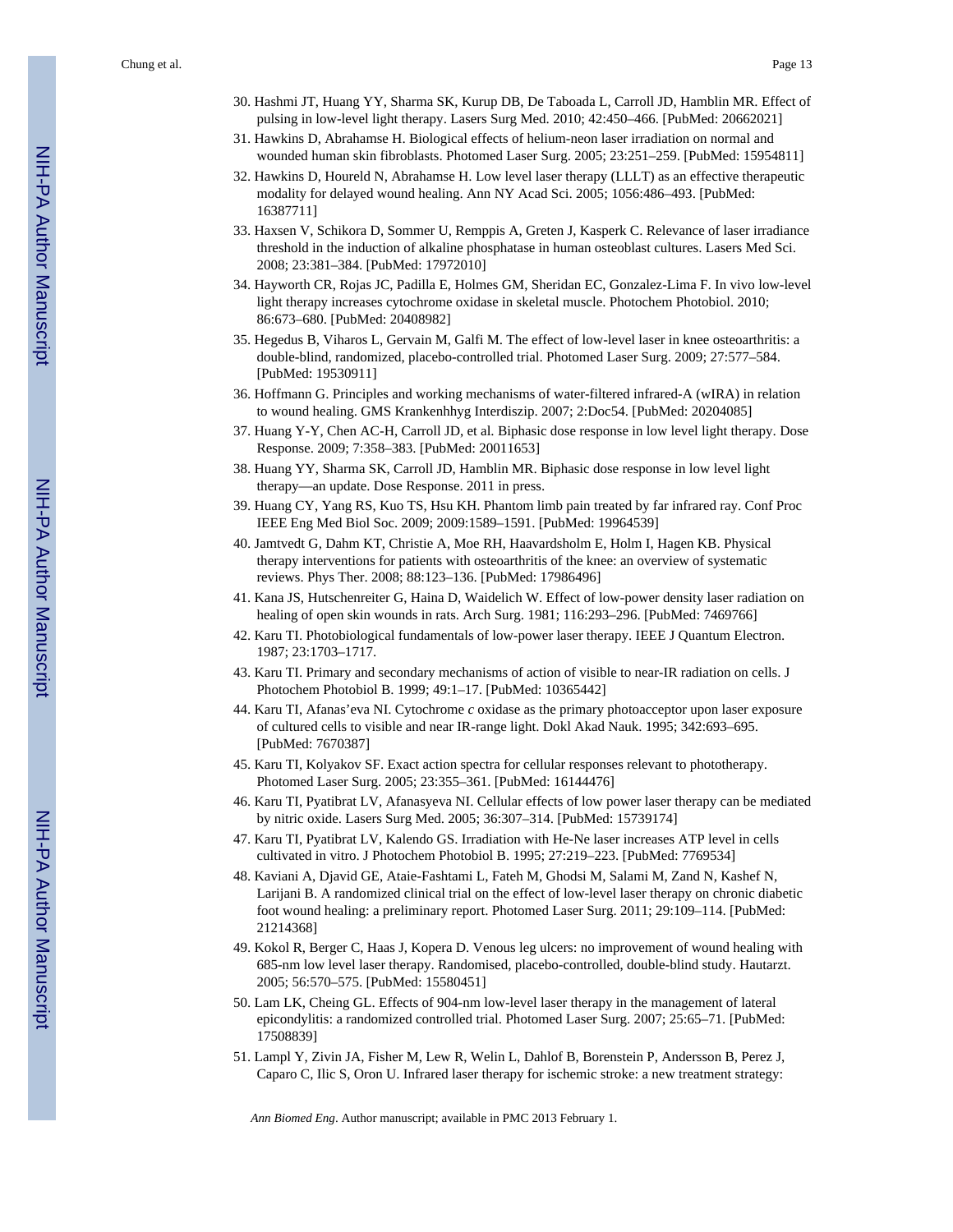results of the Neuro-Thera Effectiveness and Safety Trial-1 (NEST-1). Stroke. 2007; 38:1843– 1849. [PubMed: 17463313]

- 52. Lane N. Cell biology: power games. Nature. 2006; 443:901–903. [PubMed: 17066004]
- 53. Lanzafame RJ, Stadler I, Kurtz AF, Connelly R, Peter TA Sr, Brondon P, Olson D. Reciprocity of exposure time and irradiance on energy density during photoradiation on wound healing in a murine pressure ulcer model. Lasers Surg Med. 2007; 39:534–542. [PubMed: 17659591]
- 54. Lapchak PA, Salgado KF, Chao CH, Zivin JA. Transcranial near-infrared light therapy improves motor function following embolic strokes in rabbits: an extended therapeutic window study using continuous and pulse frequency delivery modes. Neuroscience. 2007; 148:907–914. [PubMed: 17693028]
- 55. Leavitt M, Charles G, Heyman E, Michaels D. HairMax LaserComb laser phototherapy device in the treatment of male androgenetic alopecia: a randomized, double-blind, sham device-controlled, multicentre trial. Clin Drug Invest. 2009; 29:283–292.
- 56. Lebed'kov EV, Tolstykh PI, Marchenko LF, Turkina TI, Krivikhin VT. The effect of the laser irradiation of the blood on its lipid and phospholipid components in diabetes mellitus. Voen Med Zh. 1998; 319:37–38. 95.
- 57. Lee G, Ikeda RM, Dwyer RM, Hussein H, Dietrich P, Mason DT. Feasibility of intravascular laser irradiation for in vivo visualization and therapy of cardiocirculatory diseases. Am Heart J. 1982; 103:1076–1077. [PubMed: 7081024]
- 58. Lima AG, Antequera R, Peres MP, Snitcosky IM, Federico MH, Villar RC. Efficacy of low-level laser therapy and aluminum hydroxide in patients with chemotherapy and radiotherapy-induced oral mucositis. Braz Dent J. 2010; 21:186–192. [PubMed: 21203698]
- 59. Lin YS, Huang MH, Chai CY. Effects of helium-neon laser on the mucopolysaccharide induction in experimental osteoarthritic cartilage. Osteoarthr Cartil. 2006; 14:377–383. [PubMed: 16359876]
- 60. Loevschall H, Arenholt-Bindeslev D. Effect of low level diode laser irradiation of human oral mucosa fibroblasts in vitro. Lasers Surg Med. 1994; 14:347–354. [PubMed: 8078384]
- 61. Lohr NL, Keszler A, Pratt P, Bienengraber M, Warltier DC, Hogg N. Enhancement of nitric oxide release from nitrosyl hemoglobin and nitrosyl myoglobin by red/near infrared radiation: potential role in cardioprotection. J Mol Cell Cardiol. 2009; 47:256–263. [PubMed: 19328206]
- 62. Lundeberg T, Malm M. Low-power HeNe laser treatment of venous leg ulcers. Ann Plast Surg. 1991; 27:537–539. [PubMed: 1793238]
- 63. Martius F. Das Amdt-Schulz Grandgesetz. Munch Med Wschr. 1923; 70:1005–1006.
- 64. McCarthy TJ, De Taboada L, Hildebrandt PK, Ziemer EL, Richieri SP, Streeter J. Long-term safety of single and multiple infrared transcranial laser treatments in Sprague-Dawley rats. Photomed Laser Surg. 2010; 28:663–667. [PubMed: 20961232]
- 65. McGuff PE, Bushnell D, Soroff HS, De-terling RA Jr. Studies of the surgical applications of laser (light amplification by stimulated emission of radiation). Surg Forum. 1963; 14:143–145. [PubMed: 14064488]
- 66. Medalha CC, Amorim BO, Ferreira JM, Oliveira P, Pereira RM, Tim C, Lirani-Galvao AP, da Silva OL, Renno AC. Comparison of the effects of electrical field stimulation and low-level laser therapy on bone loss in spinal cord-injured rats. Photomed Laser Surg. 2010; 28:669–674. [PubMed: 20939678]
- 67. Medrado AR, Pugliese LS, Reis SR, Andrade ZA. Influence of low level laser therapy on wound healing and its biological action upon myofibroblasts. Lasers Surg Med. 2003; 32:239–244. [PubMed: 12605432]
- 68. Mester E, Mester AF, Mester A. The biomedical effects of laser application. Lasers Surg Med. 1985; 5:31–39. [PubMed: 3982191]
- 69. Mester E, Nagylucskay S, Doklen A, Tisza S. Laser stimulation of wound healing. Acta Chir Acad Sci Hung. 1976; 17:49–55. [PubMed: 970061]
- 70. Mester E, Spiry T, Szende B, Tota JG. Effect of laser rays on wound healing. Am J Surg. 1971; 122:532–535. [PubMed: 5098661]
- 71. Mester E, Szende B, Spiry T, Scher A. Stimulation of wound healing by laser rays. Acta Chir Acad Sci Hung. 1972; 13:315–324. [PubMed: 4659882]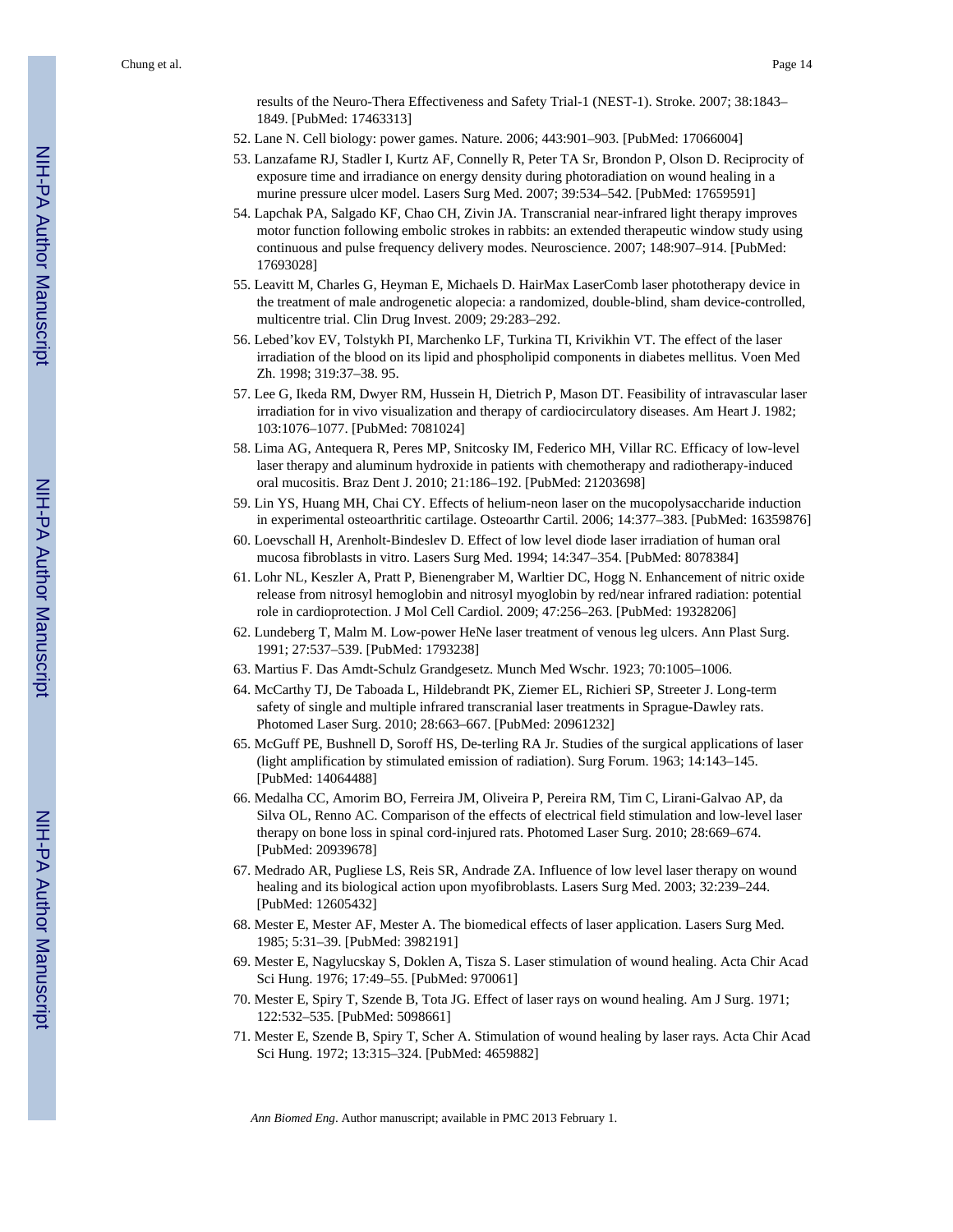- 72. Mester E, Szende B, Tota JG. Effect of laser on hair growth of mice. Kiserl Orvostud. 1967; 19:628–631.
- 73. Meyers AD. Lasers and wound healing. Arch Otolaryngol Head Neck Surg. 1990; 116:1128. [PubMed: 2206495]
- 74. Michalikova S, Ennaceur A, van Rensburg R, Chazot PL. Emotional responses and memory performance of middle-aged CD1 mice in a 3D maze: effects of low infrared light. Neurobiol Learn Mem. 2008; 89:480–488. [PubMed: 17855128]
- 75. Moges H, Vasconcelos OM, Campbell WW, Borke RC, McCoy JA, Kaczmarczyk L, Feng J, Anders JJ. Light therapy and supplementary Riboflavin in the SOD1 transgenic mouse model of familial amyotrophic lateral sclerosis (FALS). Lasers Surg Med. 2009; 41:52–59. [PubMed: 19143012]
- 76. Moore P, Ridgway TD, Higbee RG, Howard EW, Lucroy MD. Effect of wavelength on lowintensity laser irradiation-stimulated cell proliferation in vitro. Lasers Surg Med. 2005; 36:8–12. [PubMed: 15662631]
- 77. Moreira MS, Velasco IT, Ferreira LS, Ariga SK, Barbeiro DF, Meneguzzo DT, Abatepaulo F, Marques MM. Effect of phototherapy with low intensity laser on local and systemic immunomodulation following focal brain damage in rat. J Photochem Photobiol B. 2009; 97:145– 151. [PubMed: 19800810]
- 78. Moreno I, Sun CC. Modeling the radiation pattern of LEDs. Opt Express. 2008; 16:1808–1819. [PubMed: 18542260]
- 79. Naeser MA, Saltmarche A, Krengel MH, Hamblin MR, Knight JA. Improved cognitive function after transcranial, light-emitting diode treatments in chronic, traumatic brain injury: two case reports. Photomed Laser Surg. 2011; 29:351–358. [PubMed: 21182447]
- 80. Noble PB, Shields ED, Blecher PD, Bentley KC. Locomotory characteristics of fibroblasts within a three-dimensional collagen lattice: modulation by a Helium/Neon soft laser. Lasers Surg Med. 1992; 12:669–674. [PubMed: 1453870]
- 81. Oron A, Oron U, Chen J, Eilam A, Zhang C, Sadeh M, Lampl Y, Streeter J, DeTaboada L, Chopp M. Low-level laser therapy applied transcranially to rats after induction of stroke significantly reduces long-term neurological deficits. Stroke. 2006; 37:2620–2624. [PubMed: 16946145]
- 82. Oron A, Oron U, Streeter J, de Taboada L, Alexandrovich A, Trembovler V, Shohami E. Lowlevel laser therapy applied transcranially to mice following traumatic brain injury significantly reduces long-term neurological deficits. J Neurotrauma. 2007; 24:651–656. [PubMed: 17439348]
- 83. Passarella S, Casamassima E, Molinari S, Pastore D, Quagliariello E, Catalano IM, Cingolani A. Increase of proton electrochemical potential and ATP synthesis in rat liver mitochondria irradiated in vitro by helium-neon laser. FEBS Lett. 1984; 175:95–99. [PubMed: 6479342]
- 84. Pastore D, Greco M, Petragallo VA, Passarella S. Increase in H+/e− ratio of the cytochrome *c* oxidase reaction in mitochondria irradiated with helium-neon laser. Biochem Mol Biol Int. 1994; 34:817–826. [PubMed: 7866309]
- 85. Pereira AN, Eduardo Cde P, Matson E, Marques MM. Effect of low-power laser irradiation on cell growth and procollagen synthesis of cultured fibroblasts. Lasers Surg Med. 2002; 31:263–267. [PubMed: 12355572]
- 86. Pinheiro AL, Pozza DH, Oliveira MG, Weissmann R, Ramalho LM. Polarized light (400–2000 nm) and non-ablative laser (685 nm): a description of the wound healing process using immunohistochemical analysis. Photomed Laser Surg. 2005; 23:485–492. [PubMed: 16262579]
- 87. Posten W, Wrone DA, Dover JS, Arndt KA, Silapunt S, Alam M. Low-level laser therapy for wound healing: mechanism and efficiency. Dermatol Surg. 2005; 31:334–340. [PubMed: 15841638]
- 88. Poyton RO, Ball KA. Therapeutic photobio-modulation: nitric oxide and a novel function of mitochondrial cytochrome *c* oxidase. Discov Med. 2011; 11:154–159. [PubMed: 21356170]
- 89. Raskin P, Marks JF, Burns H, Plumer MD, Siperstein MDL. Capillary basement membrane within diabetic children. Am J Med. 1975; 58:365–375. [PubMed: 1115075]
- 90. Reddy GK, Stehno-Bittel L, Enwemeka CS. Laser photostimulation accelerates wound healing in diabetic rats. Wound Repair Regen. 2001; 9:248–255. [PubMed: 11472621]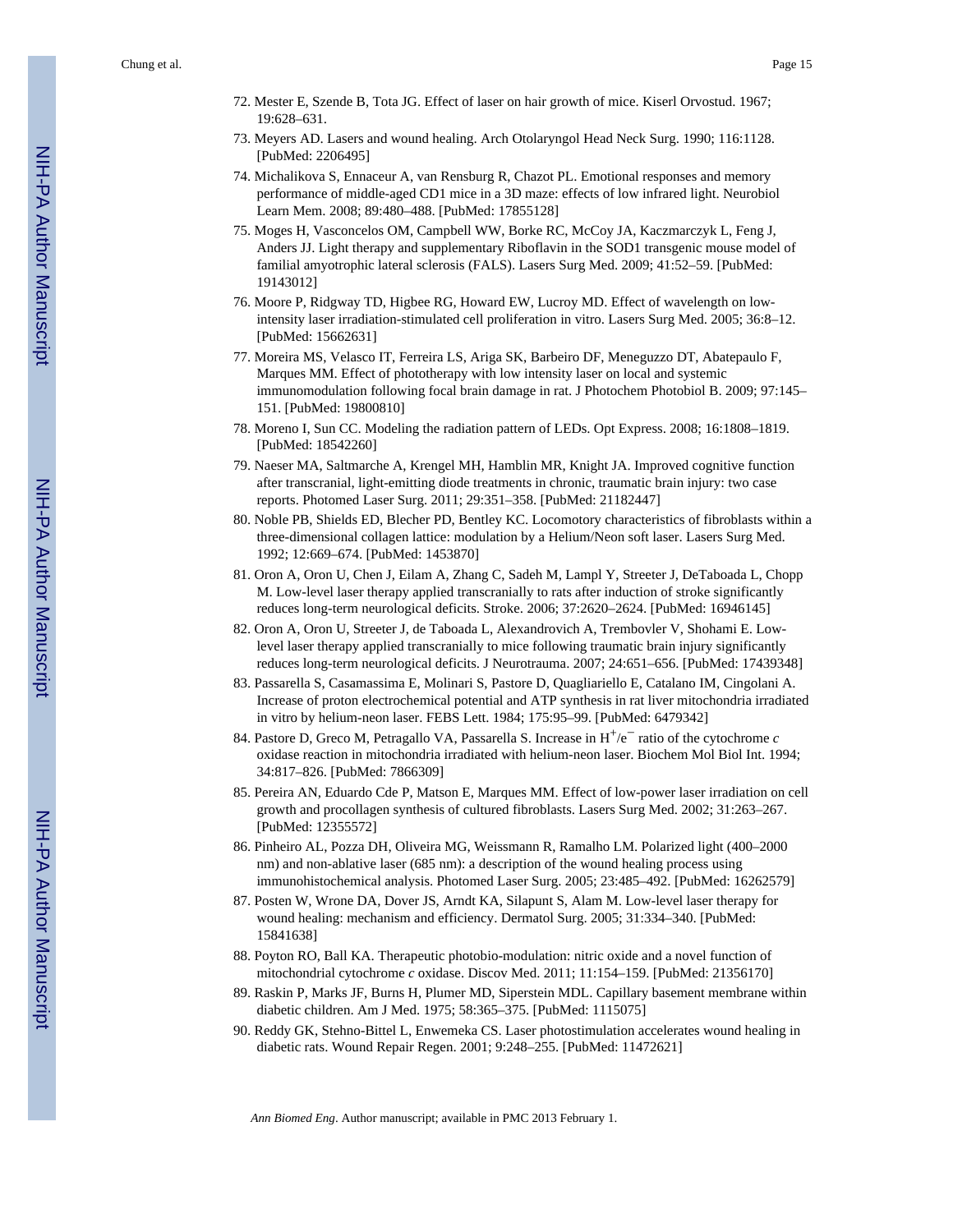- 91. Ribeiro MS, Da Silva DF, De Araujo CE, De Oliveira SF, Pelegrini CM, Zorn TM, Zezell DM. Effects of low-intensity polarized visible laser radiation on skin burns: a light microscopy study. J Clin Laser Med Surg. 2004; 22:59–66. [PubMed: 15117489]
- 92. Rubio CR, Cremonezzi D, Moya M, Soriano F, Palma J, Campana V. Helium-neon laser reduces the inflammatory process of arthritis. Photomed Laser Surg. 2010; 28:125–129. [PubMed: 19743930]
- 93. Sandford MA, Walsh LJ. Thermal effects during desensitisation of teeth with gallium-aluminiumarsenide lasers. Periodontology. 1994; 15:25–30.
- 94. Santana-Blank L, Rodriguez-Santana E. The interaction of light with nanoscopic layers of water may be essential to the future of photobiomodulation. Photomed Laser Surg. 2010; 28(Suppl 1):S173–S174. [PubMed: 20666576]
- 95. Santana-Blank L, Rodriguez-Santana E, Santana-Rodriguez K. Theoretic, experimental, clinical bases of the water oscillator hypothesis in near-infrared photobiomodulation. Photomed Laser Surg. 2010; 28(Suppl 1):S41–S52. [PubMed: 20649429]
- 96. Schiffer F, Johnston AL, Ravichandran C, Polcari A, Teicher MH, Webb RH, Hamblin MR. Psychological benefits 2 and 4 weeks after a single treatment with near infrared light to the forehead: a pilot study of 10 patients with major depression and anxiety. Behav Brain Funct. 2009; 5:46. [PubMed: 19995444]
- 97. Schikora D. Laserneedle acupuncture: a critical review and recent results. Med Acupunct. 2008; 20:37–42.
- 98. Schindl A, Heinze G, Schindl M, Pernerstorfer-Schon H, Schindl L. Systemic effects of lowintensity laser irradiation on skin microcirculation in patients with diabetic microangiopathy. Microvasc Res. 2002; 64:240–246. [PubMed: 12204648]
- 99. Schindl A, Schindl M, Pernerstorfer-Schon H. Low intensity laser irradiation in the treatment of recalcitrant radiation ulcers in patients with breast cancer–long-term results of 3 cases. Photodermatol Photoimmunol Photomed. 2000; 16:34–37. [PubMed: 10721863]
- 100. Schindl A, Schindl M, Schon H, Knobler R, Havelec L, Schindl L. Low-intensity laser irradiation improves skin circulation in patients with diabetic microangiopathy. Diabetes Care. 1998; 21:580–584. [PubMed: 9571346]
- 101. Shen J, Xie L, Mao XO, Zhou Y, Zhan R, Greenberg DA, Jin K. Neurogenesis after primary intra-cerebral hemorrhage in adult human brain. J Cereb Blood Flow Metab. 2008; 28:1460– 1468. [PubMed: 18446166]
- 102. Shooshtari SM, Badiee V, Taghizadeh SH, Nematollahi AH, Amanollahi AH, Grami MT. The effects of low level laser in clinical outcome and neurophysiological results of carpal tunnel syndrome. Electromyogr Clin Neurophysiol. 2008; 48:229–231. [PubMed: 18754533]
- 103. Simunovic Z, Trobonjaca T, Trobonjaca Z. Treatment of medial and lateral epicondylitis–tennis and golfer's elbow—with low level laser therapy: a multicenter double blind, placebo-controlled clinical study on 324 patients. J Clin Laser Med Surg. 1998; 16:145–151. [PubMed: 9743652]
- 104. Skinner SM, Gage JP, Wilce PA, Shaw RM. A preliminary study of the effects of laser radiation on collagen metabolism in cell culture. Aust Dent J. 1996; 41:188–192. [PubMed: 8768644]
- 105. Sommer AP, Pinheiro AL, Mester AR, Franke RP, Whelan HT. Biostimulatory windows in lowintensity laser activation: lasers, scanners, and NASA's light-emitting diode array system. J Clin Laser Med Surg. 2001; 19:29–33. [PubMed: 11547815]
- 106. Spanheimer RG, Umpierrez GE, Stumpf V. Decreased collagen production in diabetic rats. Diabetes. 1988; 37:371–376. [PubMed: 3378683]
- 107. Stebliukova IA, Khairetdinova NB, Belov AM, Kakitelashvili NA. Effects of low-energy laser irradiation on platelet aggregation in cerebrovascular disorders. Sov Med. 1989; (3):77–80. [PubMed: 2734678]
- 108. Sutherland JC. Biological effects of polychromatic light. Photochem Photobiol. 2002; 76:164– 170. [PubMed: 12194212]
- 109. Tadakuma T. Possible application of the laser in immunobiology. Keio J Med. 1993; 42:180–182. [PubMed: 8126975]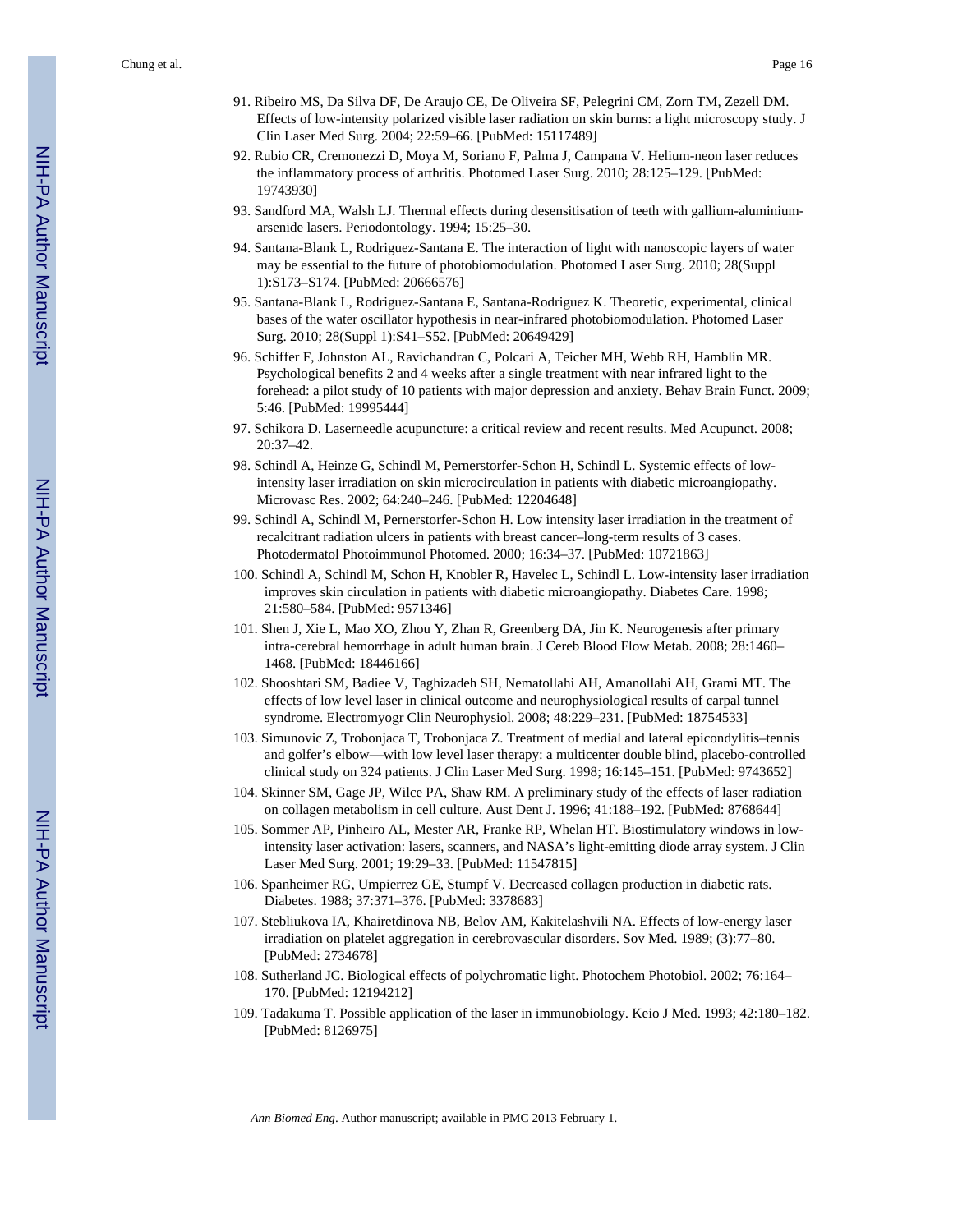- 110. Tascioglu F, Degirmenci NA, Ozkan S, Mehmetoglu O. Low-level laser in the treatment of carpal tunnel syndrome: clinical, electrophysiological, and ultrasono-graphical evaluation. Rheumatol Int. 2010 Epub ahead of print. 10.1007/s00296-010-1652-6
- 111. Thomas DW, O'Neill ID, Harding KG, Shepherd JP. Cutaneous wound healing: a current perspective. J Oral Maxillofac Surg. 1995; 53:442–447. [PubMed: 7699500]
- 112. Trimmer PA, Schwartz KM, Borland MK, DeTaboada L, Streeter J, Oron U. Reduced axonal transport in Parkinson's disease cybrid neurites is restored by light therapy. Mol Neurodegener. 2009; 4:26. [PubMed: 19534794]
- 113. Tuby H, Maltz L, Oron U. Modulations of VEGF and iNOS in the rat heart by low level laser therapy are associated with cardioprotection and enhanced angiogenesis. Lasers Surg Med. 2006; 38:682–688. [PubMed: 16800001]
- 114. Wahl G, Bastanier S. Soft laser in postoperative care in dentoalveolar treatment. ZWR. 1991; 100:512–515. [PubMed: 1817386]
- 115. Walsh LJ, Trinchieri G, Waldorf HA, Whitaker D, Murphy GF. Human dermal mast cells contain and release tumor necrosis factor-alpha which induces endothelial leukocyte adhesion molecule-1. Proc Natl Acad Sci USA. 1991; 88:4220–4224. [PubMed: 1709737]
- 116. Webb C, Dyson M, Lewis WH. Stimulatory effect of 660 nm low level laser energy on hypertrophic scar--derived fibroblasts: possible mechanisms for increase in cell counts. Lasers Surg Med. 1998; 22:294–301. [PubMed: 9671996]
- 117. Weber MH, Fussgänger-May TW. Intravenous laser blood irradiation. German J Acupunct Rel Tech. 2007; 50:12–23.
- 118. Welch AJ, Torres JH, Cheong WF. Laser physics and laser-tissue interaction. Tex Heart Inst J. 1989; 16:141–149. [PubMed: 15227198]
- 119. Whittaker P. Laser acupuncture: past, present, and future. Lasers Med Sci. 2004; 19:69–80. [PubMed: 15349795]
- 120. Wu X, Dmitriev AE, Cardoso MJ, Viers-Costello AG, Borke RC, Streeter J, Anders JJ. 810 nm wavelength light: an effective therapy for transected or contused rat spinal cord. Lasers Surg Med. 2009; 41:36–41. [PubMed: 19143019]
- 121. Wu Q, Huang YY, Dhital S, Sharma SK, Chen AC, Whalen MJ, Hamblin MR. Low level laser therapy for traumatic brain injury. Proc SPIE. 2010; 7552:755201–755206.
- 122. Xiao L, Chen Z, Qu B, Luo J, Kong S, Gong Q, Kido J. Recent progresses on materials for electrophos-phorescent organic light-emitting devices. Adv Mater. 2011; 23:926–952. [PubMed: 21031450]
- 123. Yang Z, Wu Y, Zhang H, Jin P, Wang W, Hou J, Wei Y, Hu S. Low-level laser irradiation alters cardiac cytokine expression following acute myocardial infarction: a potential mechanism for laser therapy. Photomed Laser Surg. 2011; 29:391–398. [PubMed: 21348574]
- 124. Yu W, Naim JO, Lanzafame J. Effects of photostimulation on wound healing in diabetic mice. Lasers Surg Med. 1997; 20:56–63. [PubMed: 9041509]
- 125. Yu HS, Wu CS, Yu CL, Kao YH, Chiou MH. Helium-neon laser irradiation stimulates migration and proliferation in melanocytes and induces repigmentation in segmental-type vitiligo. J Invest Dermatol. 2003; 120:56–64. [PubMed: 12535198]
- 126. Zand N, Ataie-Fashtami L, Djavid GE, Fateh M, Alinaghizadeh MR, Fatemi SM, Arbabi-Kalati F. Relieving pain in minor aphthous stomatitis by a single session of non-thermal carbon dioxide laser irradiation. Lasers Med Sci. 2009; 24:515–520. [PubMed: 18408986]
- 127. Zhang R, Mio Y, Pratt PF, Lohr N, Warltier DC, Whelan HT, Zhu D, Jacobs ER, Medhora M, Bienengraeber M. Near infrared light protects cardiomyocytes from hypoxia and reoxygenation injury by a nitric oxide dependent mechanism. J Mol Cell Cardiol. 2009; 46:4–14. [PubMed: 18930064]
- 128. Zhang Y, Song S, Fong CC, CTsang CH, Yang Z, Yang M. cDNA microarray analysis of gene expression profiles in human fibroblast cells irradiated with red light. J Invest Dermatol. 2003; 120:849–857. [PubMed: 12713592]
- 129. Zhang L, Xing D, Zhu D, Chen Q. Low-power laser irradiation inhibiting Abeta25–35-induced PC12 cell apoptosis via PKC activation. Cell Physiol Biochem. 2008; 22:215–222. [PubMed: 18769048]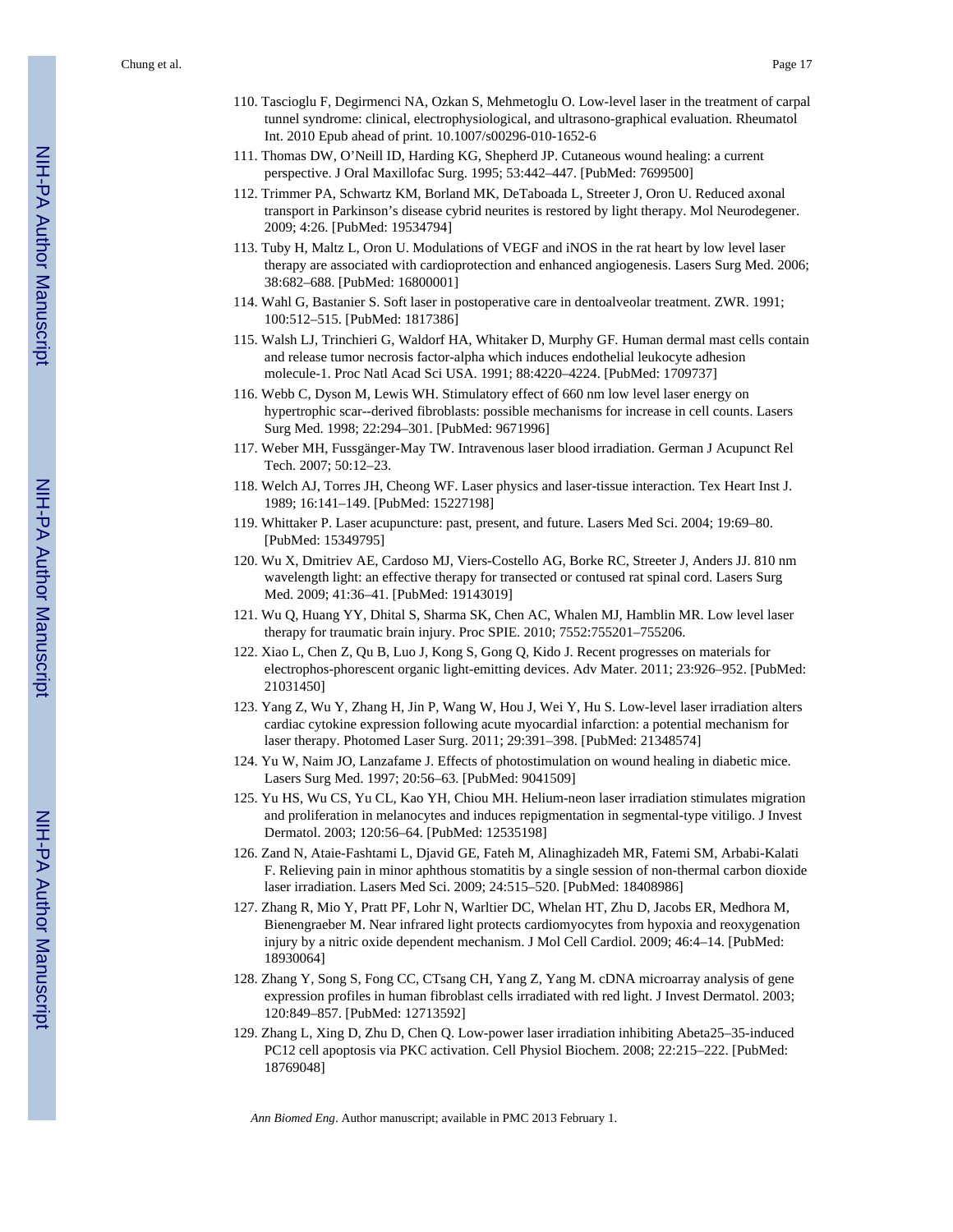- 130. Zivin JA, Albers GW, Bornstein N, Chippendale T, Dahlof B, Devlin T, Fisher M, Hacke W, Holt W, Ilic S, Kasner S, Lew R, Nash M, Perez J, Rymer M, Schellinger P, Schneider D, Schwab S, Veltkamp R, Walker M, Streeter J. Effectiveness and safety of transcranial laser therapy for acute ischemic stroke. Stroke. 2009; 40:1359–1364. [PubMed: 19233936]
- 131. Zycinski P, Krzeminska-Pakula M, Peszynski-Drews C, Kierus A, Trzos E, Rechcinski T, Figiel L, Kurpesa M, Plewka M, Chrzanowski L, Drozdz J. Laser biostimulation in end-stage multivessel coronary artery disease–a preliminary observational study. Kardiol Pol. 2007; 65:13– 21. discussion 22–13. [PubMed: 17295156]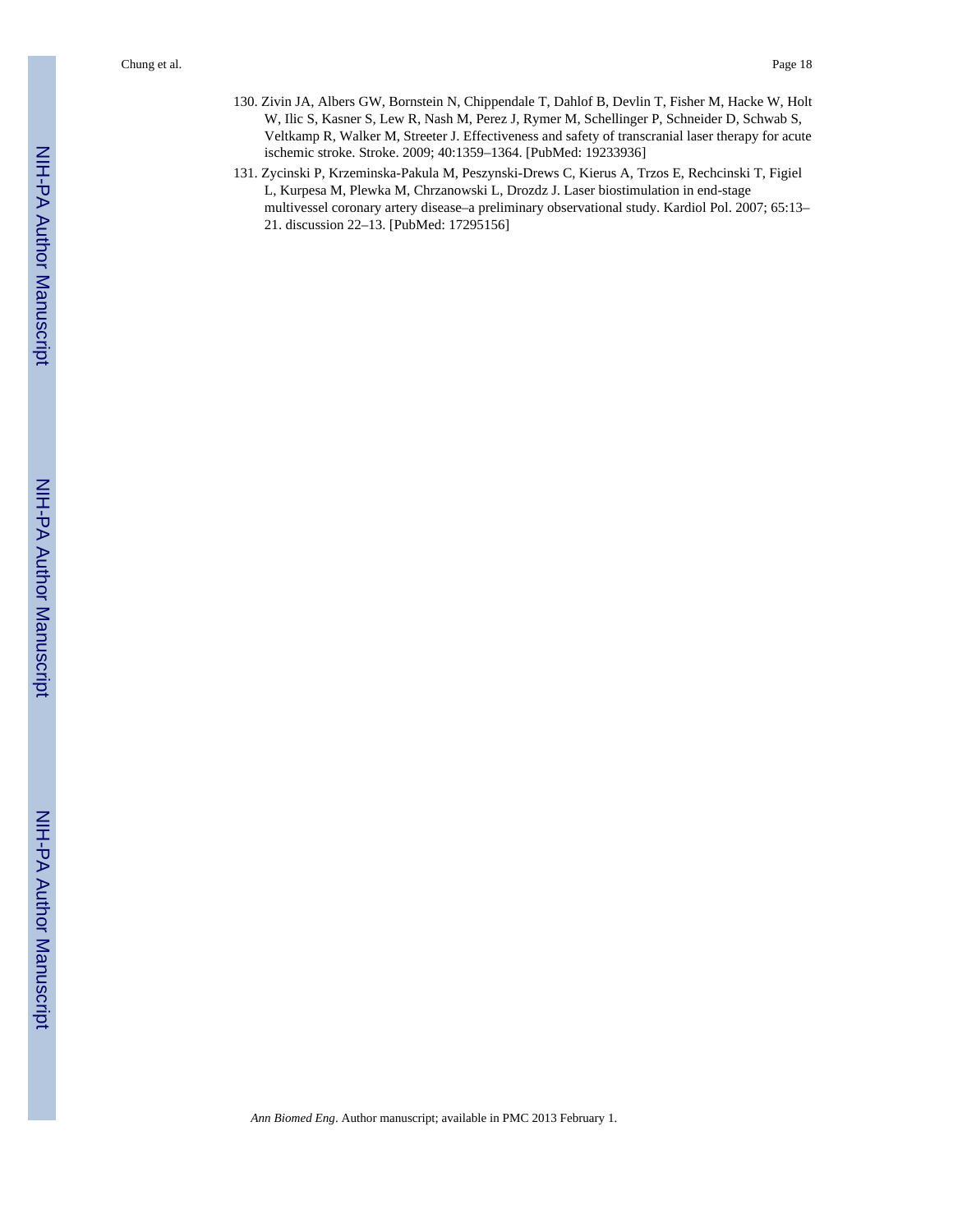

#### **FIGURE 1.**

Basic physics of LLLT. (a) Light as an electromagnetic wave. (b) Gaussian laser beam profile. (c) Snellius' law of reflection. (d) Optical window because of minimized absorption and scattering of light by the most important tissue chromophores in the near-infrared spectral region.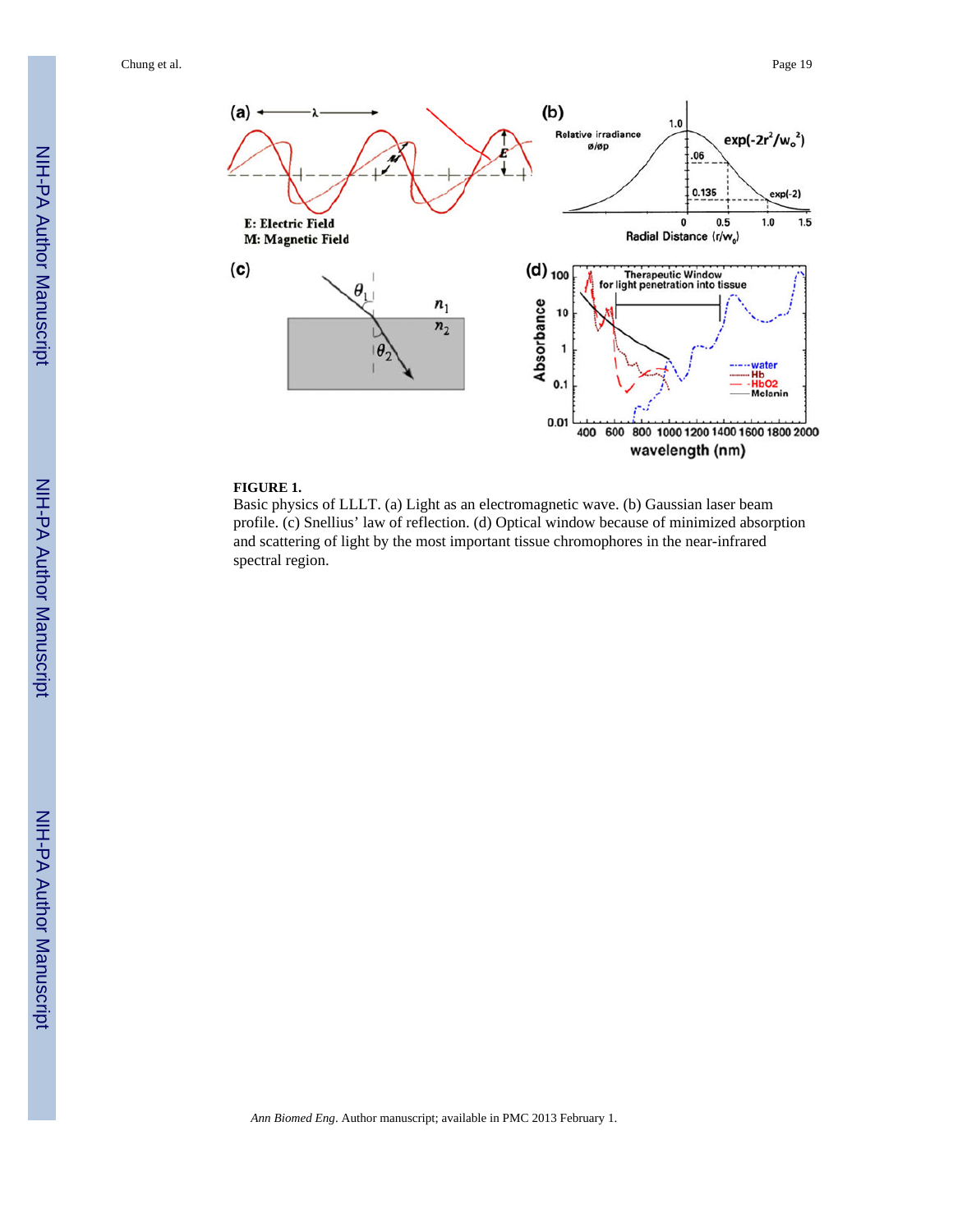

#### **FIGURE 2.**

Cellular mechanisms of LLLT. Schematic diagram showing the absorption of red or near infrared (NIR) light by specific cellular chromophores or photoacceptors localized in the mitochondrial. During this process in mitochondria respiration chain ATP production will increase, and reactive oxygen species (ROS) are generated; nitric oxide is released or generated. These cytosolic responses may in turn induce transcriptional changes via activation of transcription factors (e.g., NF-*κ*B and AP1).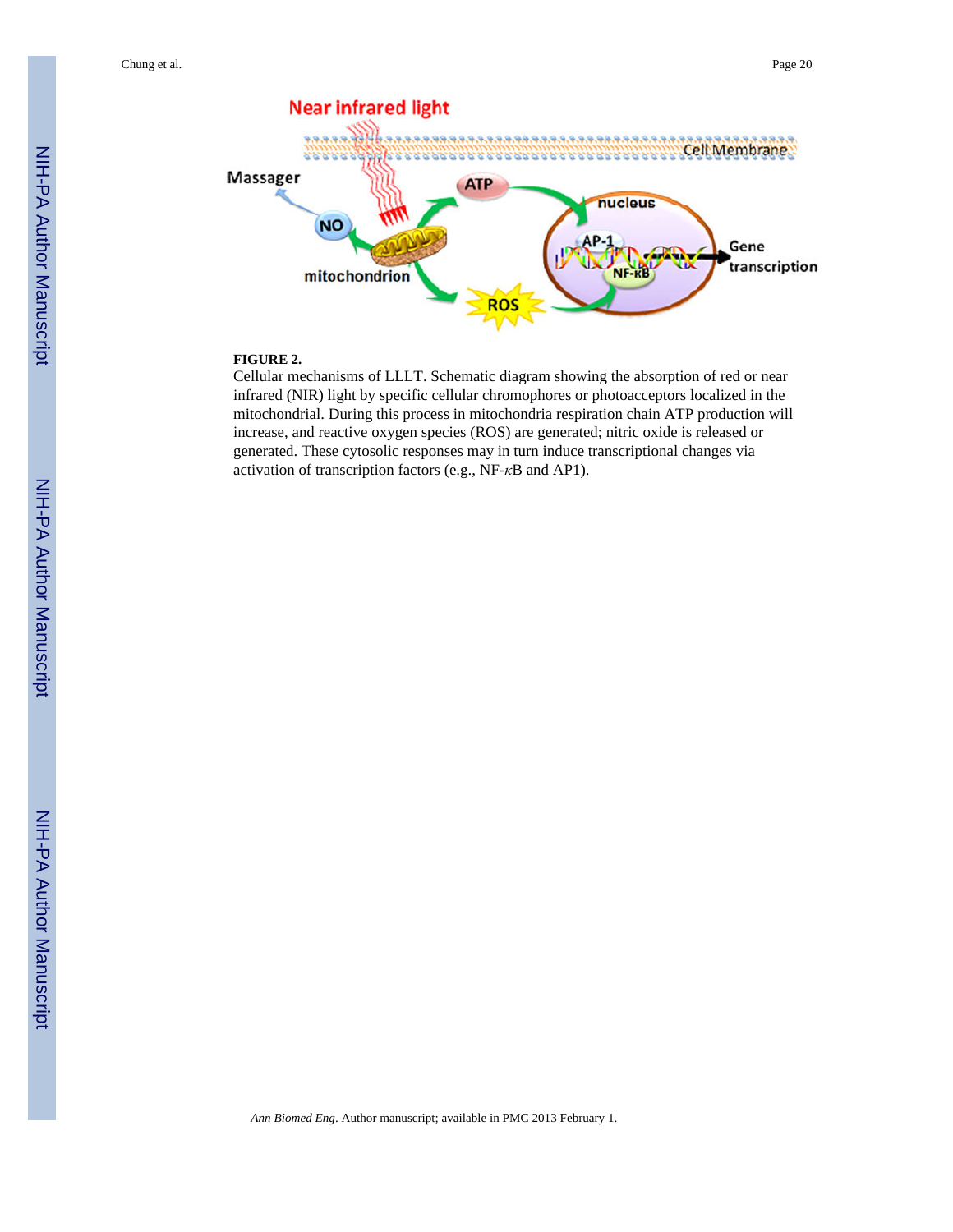

#### **FIGURE 3.**

Two possible sources of nitric oxide (NO) release from cytochrome *c* oxidase (CCO). Path1 shows CCO can act as a nitrite reductase enzyme: Path 2 shows possible photo-dissociation of NO from CCO.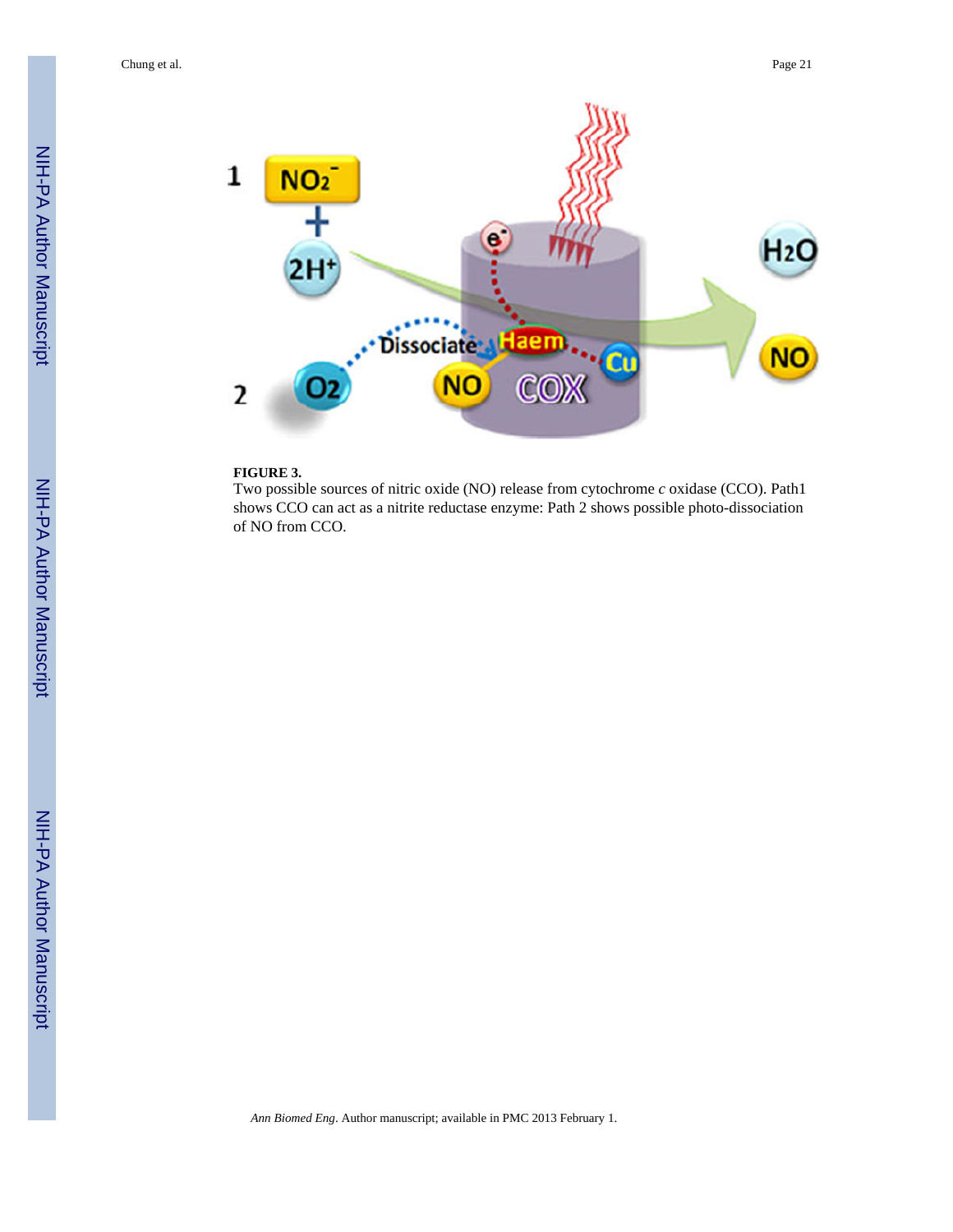

#### **FIGURE 4.**

Biphasic dose response in LLLT. Three dimensional plot illustrating effects of varying irradiation time equivalent to fluence or irradiance on the biological response resulting in stimulation or inhibition.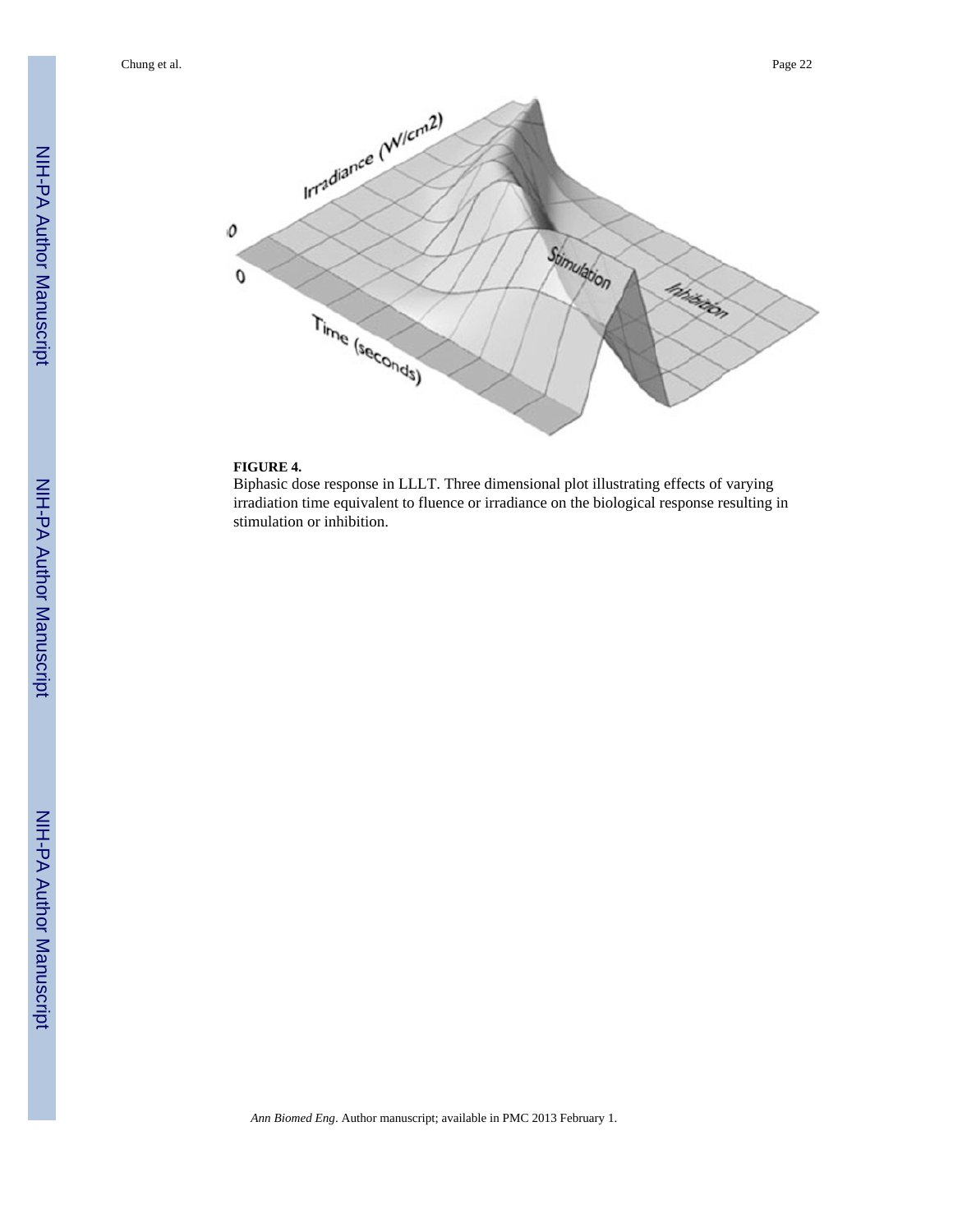

#### **FIGURE 5.**

Some examples of LLLT devices and applications. (a and b) Intravascular laser therapy (Institute of Biological Laser therapy, Gottingen, Germany). (c and d) Laserneedle acupuncture system (Laserneedle GmbH, Glienicke-Nordbahn, Germany). (e and f) Lasercomb (Lexington Int LLC, Boca Raton, FL) for hair regrowth. (g) Laser cap (Transdermal Cap Inc, Gates Mills, OH) for hair regrowth.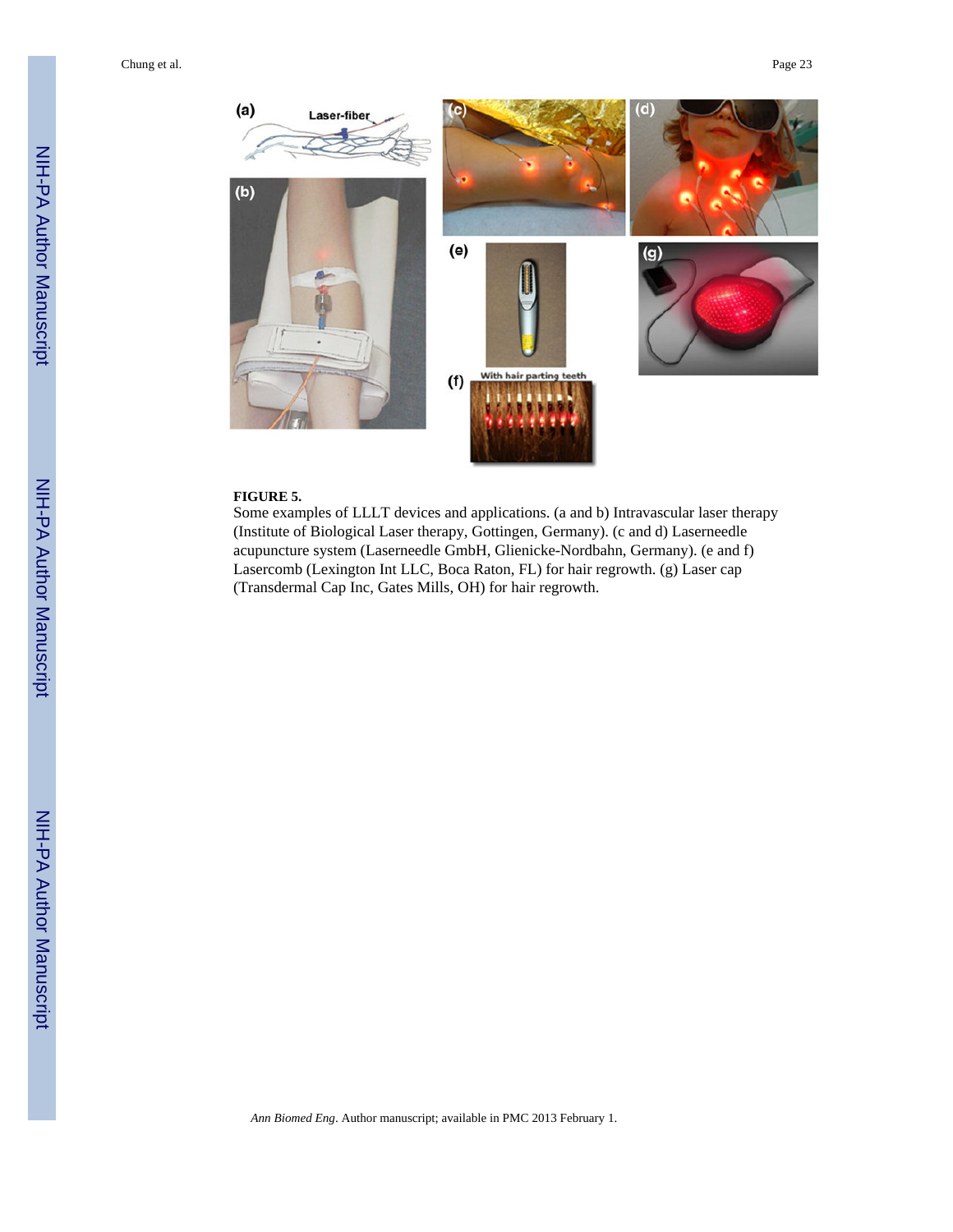#### **TABLE 1**

#### Irradiation parameters (the medicine).

| <b>Irradiation parameter</b> | <b>Unit of measurement</b>                                          |                                                                                                                                                                                                                                                                                                                                                                                                                                                                                                                                                                                                                                                                                                                                                                          |
|------------------------------|---------------------------------------------------------------------|--------------------------------------------------------------------------------------------------------------------------------------------------------------------------------------------------------------------------------------------------------------------------------------------------------------------------------------------------------------------------------------------------------------------------------------------------------------------------------------------------------------------------------------------------------------------------------------------------------------------------------------------------------------------------------------------------------------------------------------------------------------------------|
| Wavelength                   | nm                                                                  | Light is packets of electromagnetic energy that also have a wave-like property.<br>Wavelength is measure in nanometers (nm) and is visible in the 400–700 nm range.<br>Wavelength determines which chromophores will absorb the light. LLLT devices are<br>typically in the range $600-1000$ nm as there are many peaks for cytochrome c oxidase<br>in that range and clinical trials have been successful with them. There is some<br>contention as wavelengths above 900 nm are probably more absorbed by water than<br>CCO and excitation seems less likely so it introduces the possibility that maybe IR<br>absorption by water in the phospholipid bilayers causes molecular vibration and<br>rotation) sufficient to perturb ion channels alter cellular function |
| Irradiance                   | W/cm <sup>2</sup>                                                   | Often called Power Density (technically incorrect) and is calculated as Power (W)/<br>Area $\text{(cm}^2)$ = Irradiance                                                                                                                                                                                                                                                                                                                                                                                                                                                                                                                                                                                                                                                  |
| Pulse structure              | Peak power (W) Pulse freq<br>(Hz) Pulse width (s) Duty<br>cycle (%) | If the beam is pulsed then the Power reported should be the Average Power and<br>calculated as follows: Peak Power (W) $\times$ pulse width (s) $\times$ pulse frequency (Hz) =<br>Average Power (W). Pulses can be significantly more effective than CW <sup>30</sup> however,<br>the optimal frequencies and pulse duration (or pulse intervals) remain to be<br>determined                                                                                                                                                                                                                                                                                                                                                                                            |
| Coherence                    | Coherence length depends<br>on spectral bandwidth                   | Coherent light produces laser speckle, which has been postulated to play a role in the<br>photobiomodulation interaction with cells and sub-cellular organelles. The<br>dimensions of speckle patterns coincide with the dimensions of organelles such as<br>mitochondria. No definitive trials have been published to-date to confirm or refute<br>this claim                                                                                                                                                                                                                                                                                                                                                                                                           |
| Polarization                 | Linear polarized or<br>zcircular polarized                          | Polarized light may have different effects than otherwise identical non-polarized light<br>(or even 90° rotated polarized light). However, it is known that polarized light is<br>rapidly scrambled in highly scattering media such as tissue (probably in the first few<br>hundred $\mu$ m). However, for the birefringent protein structures such as collagen the<br>transmission of plane polarized light will depend on orientation. Several authors have<br>demonstrated effects on wound healing and burns with polarized light <sup>19,86,91</sup>                                                                                                                                                                                                                |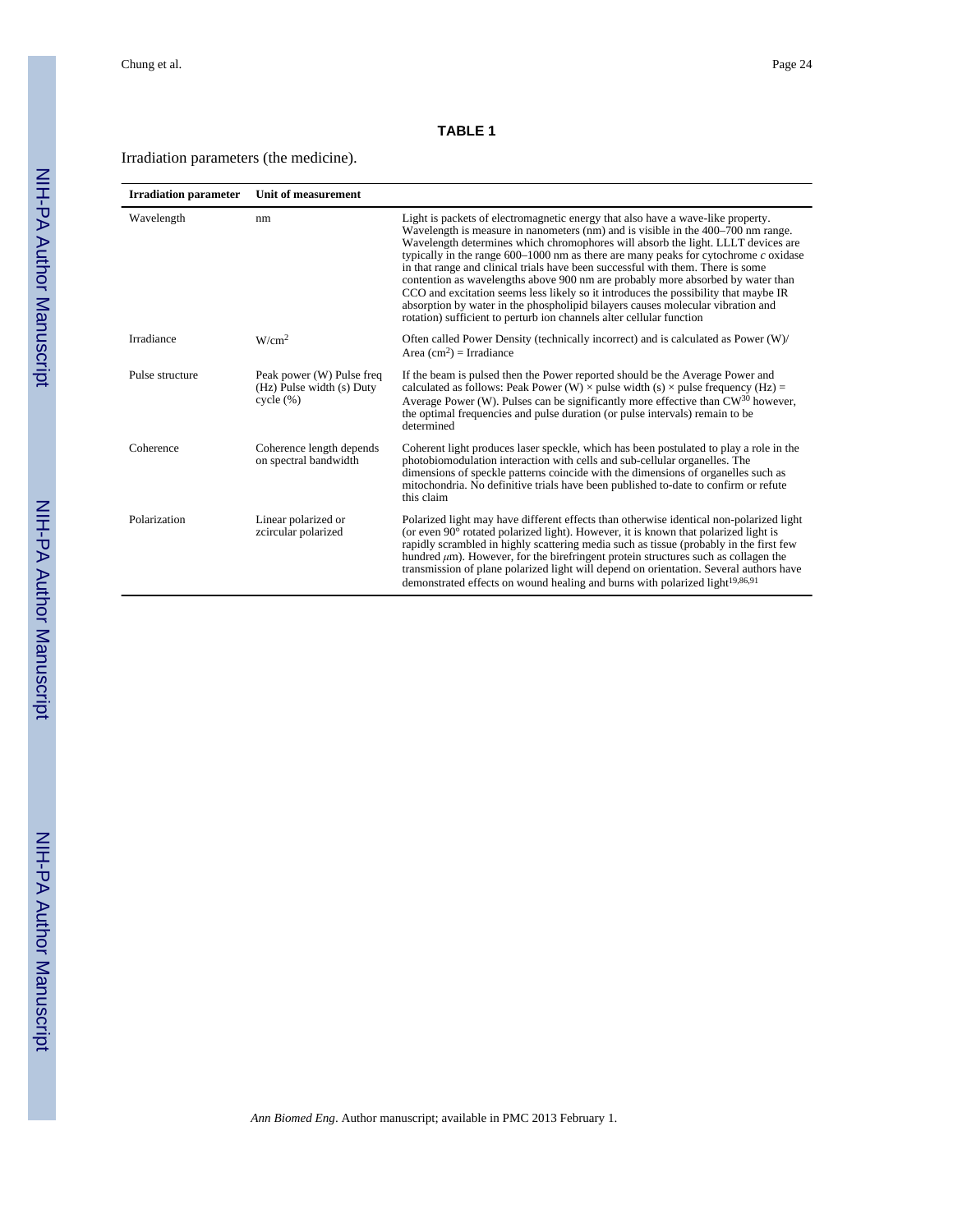#### **TABLE 2**

#### Irradiation time/energy/fluence ("dose").

| Energy (Joules)    |                         | Calculated as: Power (W) $\times$ time (s) = Energy (Joules) This mixes medicine and dose into a single<br>expression and ignores irradiance. Using Joules as an expression of dose is potentially unreliable as it<br>assumes assumes a reciprocity relationship between irradiance and time $37,38$                                       |
|--------------------|-------------------------|---------------------------------------------------------------------------------------------------------------------------------------------------------------------------------------------------------------------------------------------------------------------------------------------------------------------------------------------|
| Energy density     | J/cm <sup>2</sup>       | Common expression of LLLT "dose" is Energy Density. This expression of dose again mixes medicine<br>and dose into a single expression and is potentially unreliable as described above                                                                                                                                                      |
| Irradiation time   | <b>Seconds</b>          | Given the possible lack of reciprocity between irradiance and time $37,38$ it is our view that the safest way to<br>record and prescribe LLLT is to define the irradiation parameters ("the medicine") see Table 1, and then<br>define the irradiation time (as the "dose").                                                                |
| Treatment interval | Hours, days<br>or weeks | The effects of different treatment intervals is underexplored at this time though there is sufficient evidence<br>to suggest that this is an important parameter. With the exception of some early treatment of acute injuries<br>LLLT generally requires at least two treatments a week for several weeks to achieve clinical significance |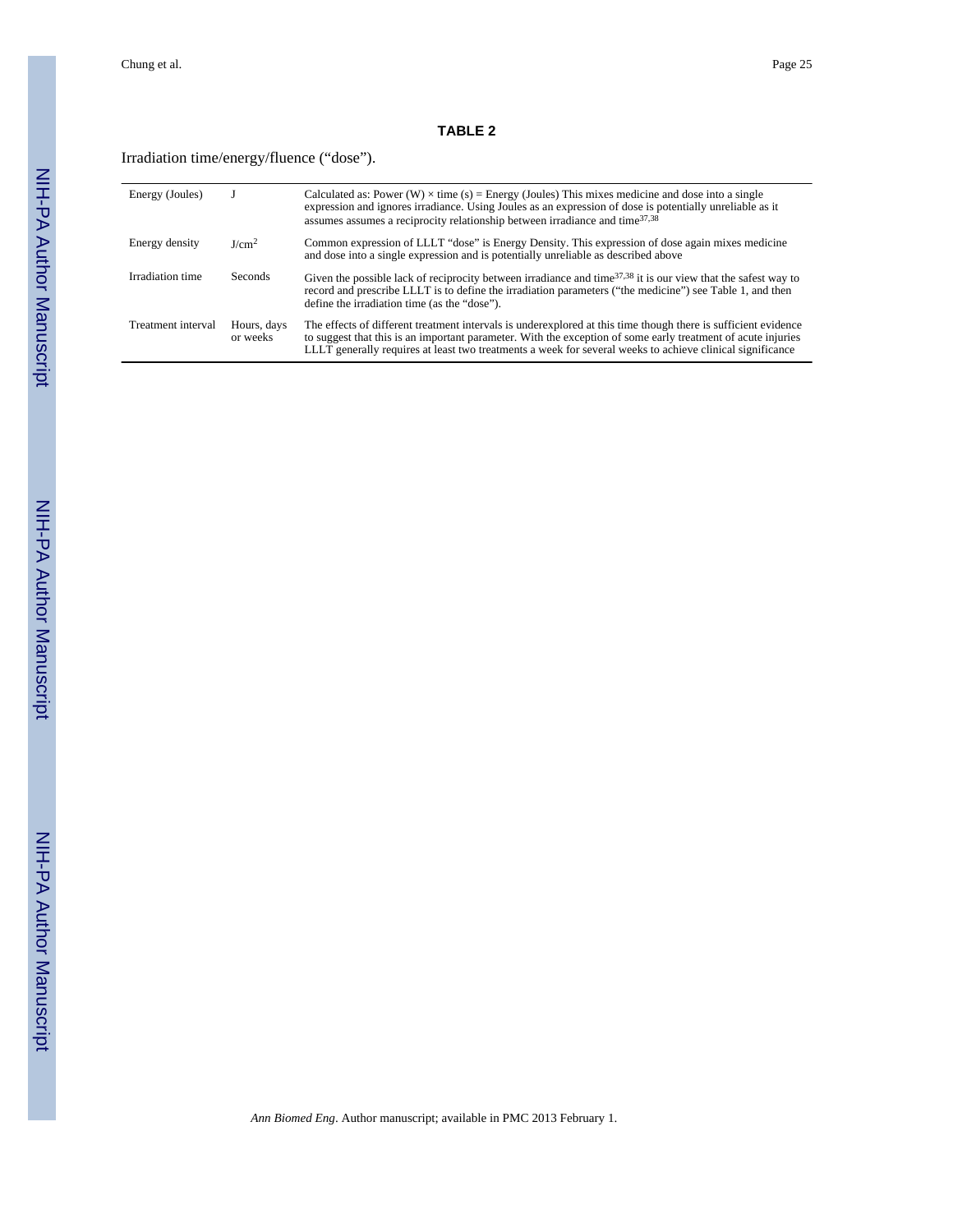# **TABLE 3**

| "人": "人": "人":                                                                                                                                                                                                                     |
|------------------------------------------------------------------------------------------------------------------------------------------------------------------------------------------------------------------------------------|
| きくさく キャラマ そくり<br>$\ddot{\cdot}$                                                                                                                                                                                                    |
| .<br>.<br>.<br>ı                                                                                                                                                                                                                   |
|                                                                                                                                                                                                                                    |
| <br> <br> <br>)<br>、                                                                                                                                                                                                               |
|                                                                                                                                                                                                                                    |
|                                                                                                                                                                                                                                    |
|                                                                                                                                                                                                                                    |
| ֧֧֧֧֧֧ׅ֧֧֧֧֧֪֧֧֪֪֪֪֪֪֛֪֛֛֛֛֛֛֛֛֚֚֚֚֚֚֚֚֚֚֚֚֚֚֚֚֚֚֚֚֚֚֚֚֚֚֡֝֓֝֟֓֝֟֓֝֟֓֝֓֜֓֜֟֓֝֬֜֝֬֝֬֝֟                                                                                                                                              |
|                                                                                                                                                                                                                                    |
| that he climated and a control of the look in the looking of the control in the three control is only in the control in the control in the control in the control in the control in the control in the control in the control<br>i |
| ļ<br>I                                                                                                                                                                                                                             |

| <b>Disease</b>                                  | Parameters <sup>ab</sup>                                                                                                                                                          | Subject       | Effect                                                                                                                                                                                                                                                                                                                        | References      |
|-------------------------------------------------|-----------------------------------------------------------------------------------------------------------------------------------------------------------------------------------|---------------|-------------------------------------------------------------------------------------------------------------------------------------------------------------------------------------------------------------------------------------------------------------------------------------------------------------------------------|-----------------|
| Myocardial infarction                           | $mW/cm^2$ ; 0.27 J/cm <sup>2</sup> ; CW, 1.5 $\times$<br>804 nm; 38 mW; $4.5 \pm 0.1$<br>3.5 mm                                                                                   | Rats          | Reduced the loss of myocardial tissue                                                                                                                                                                                                                                                                                         | $\mathcal{L}$   |
| Myocardial infarction                           | 635 nm, 5 mW, 6 mW/cm <sup>2</sup> ; 0.8 J-1 J/cm <sup>2</sup> ; CW; 0.8 cm <sup>2</sup> ; 150                                                                                    | Rats          | The expression of multiple cytokines was regulated in the acute phase after<br>ЦЦ                                                                                                                                                                                                                                             | 123             |
| Myocardial infarction                           | 804 nm; 400 mW 8 mW/cm <sup>2</sup> ; 0.96 J/cm <sup>2</sup> ; CW; 2 cm <sup>2</sup> ; 120 s                                                                                      | Rats and dogs | VEGF and iNOS expression markedly upregulated; angiogenesis and<br>cardioprotection enhanced                                                                                                                                                                                                                                  | 113             |
| Stroke                                          | 808-mm; .5 mW/cm <sup>2</sup> ; 0.9 J/cm <sup>2</sup> at cortical surface; CW; 300 $\mu$ s pulse at 1 kHz; 2.2 ms at 100 Hz                                                       | Rabbits       | The results showed that laser administered 6 h following embolic strokes in<br>rabbits in P mode can result in significant clinical improvement and should<br>be considered for clinical development                                                                                                                          | 54              |
| Stroke                                          | 808-nm; 7.5 mW/cm <sup>2</sup> ; 0.9 J/cm <sup>2</sup> ; 3.6 J/cm <sup>2</sup> at cortical surface;<br>CW and 70 Hz, 4-mm diameter                                                | Rats          | LLLT issued 24 h after acute stroke may provide a significant functional<br>benefit with an underlying mechanism possibly being induction of<br>neurogenesis                                                                                                                                                                  | $\overline{81}$ |
| TВI                                             | $808 \pm 10$ nm; 70 mW; 2230 mW/cm <sup>2</sup> ; 268 J/cm <sup>2</sup> at the scalp;<br>10 mW/cm <sup>2</sup> ; 1.2 J/cm <sup>2</sup> at cortical surface; CW; 2 mm <sup>2</sup> | Rats          | Single and multiple applications of transcranial laser therapy with 808-nm<br>CW laser light appears to be safe in Sprague-Dawley rats 1 year after<br>treatment                                                                                                                                                              | $\mathcal{A}$   |
| ΓBI                                             | 808-nm; 200 mW; 10 and 20 mW/cm <sup>2</sup> ; 1.2-2.4 J/cm <sup>2</sup> at<br>cortical surface; 4 h post-trauma                                                                  | Mice          | LLLT given 4 h following TBI provides a significant long-term functional<br>neurological benefit                                                                                                                                                                                                                              | 82              |
| TВI                                             | 660 nm or 780 nm, 40 mW; 3 J/cm <sup>2</sup> or 5 J/cm <sup>2</sup> ; CW; 0.042<br>cm <sup>2</sup> (3 s and 5 s) irradiated twice (3 h interval)                                  | Rats          | LLLT affected TNF-alpha, IL-1beta, and IL-6 levels in the brain and in<br>circulation in the first 24 h following cryogenic brain injury                                                                                                                                                                                      | 77              |
| Spinal cord injury                              | 830 nm; 100 mW; 30 mW/cm <sup>2</sup> ; 250 J/cm <sup>2</sup> ; CW, 0.028 cm <sup>2</sup>                                                                                         | Rats          | LLLT initiated a positive bone-tissue response, maybe through stimulation<br>of osteoblasts. However, the evoked tissue response did not affect<br>biomechanical or densitometric modifications                                                                                                                               | 66              |
| Spinal cord injury                              | 810 nm; 1589 J/cm <sup>2</sup> ; 0.3 cm <sup>2</sup> , 2997 s; daily for 14 days                                                                                                  | Rats          | Promotes axonal regeneration and functional recovery in acute SCI                                                                                                                                                                                                                                                             | 120             |
| Arthritis                                       | CW; 2-mm diameter; 50 s; daily<br>632.8 nm; 5 mW; 8 $J/cm2$ ,<br>for 5 days                                                                                                       | Rats          | Laser reduced the intensity of the inflammatory process in the arthritis<br>model induced by hydroxyapatite and calcium pyrophosphate crystals                                                                                                                                                                                | $\mathcal{S}$   |
| Arthritis                                       | 632.8-nm; 3.1 mW/cm <sup>2</sup> CW, 1 cm diameter; 15 min; 3 times a<br>week for 8 weeks                                                                                         | Rats          | He-Ne laser treatment enhanced the biosynthesis of arthritic cartilage                                                                                                                                                                                                                                                        | 59              |
| Arthritis                                       | 810-nm; 5 or 50 mW/cm <sup>2</sup> ; 3 or 30 J/cm <sup>2</sup> ; CW; 4.5-cm<br>diameter; 1, 10 or 100 min; daily for 5 days                                                       | Rats          | Highly effective in treating inflammatory arthritis. Illumination time may<br>be an important parameter                                                                                                                                                                                                                       | $\equiv$        |
| Wound healing                                   | lamp); 0.59, 0.79, and 0.86 mW/cm <sup>2</sup> ; 1, 2, 10 and 50 J/cm <sup>2</sup> ;<br>720 or 810-nm $(\pm 15$ -nm filtered<br>632.8-nm laser; 635, 670,<br>CW; 3-cm diameter    | Mice          | nm light from a lamp and coherent 633-nm light from a He/Ne laser. LLLT<br>increased the number of a-smooth muscle actin (SMA)-positive cells at the<br>655-nm light had a maximum positive effect at 2 $J/cm^2$ . 820 nm was found to be the best wavelength. No difference between non-coherent 635 $\pm$ 15-<br>wound edge | $\Omega$        |
| lateral sclerosis (FALS)<br>Familial amyotropic | 810 nm; 140-mW; 12 J/cm <sup>2</sup> ; CW; 1.4 cm <sup>2</sup>                                                                                                                    | Mice          | Rotarod test showed significant improvement in the light group in the early<br>marker, glial fibrilary acidic protein, was significantly reduced in the<br>cervical and lumbar enlargements of the spinal cord as a result of LLLT<br>stage of the disease. Immunohistochemical expression of the astrocyte                   | 75              |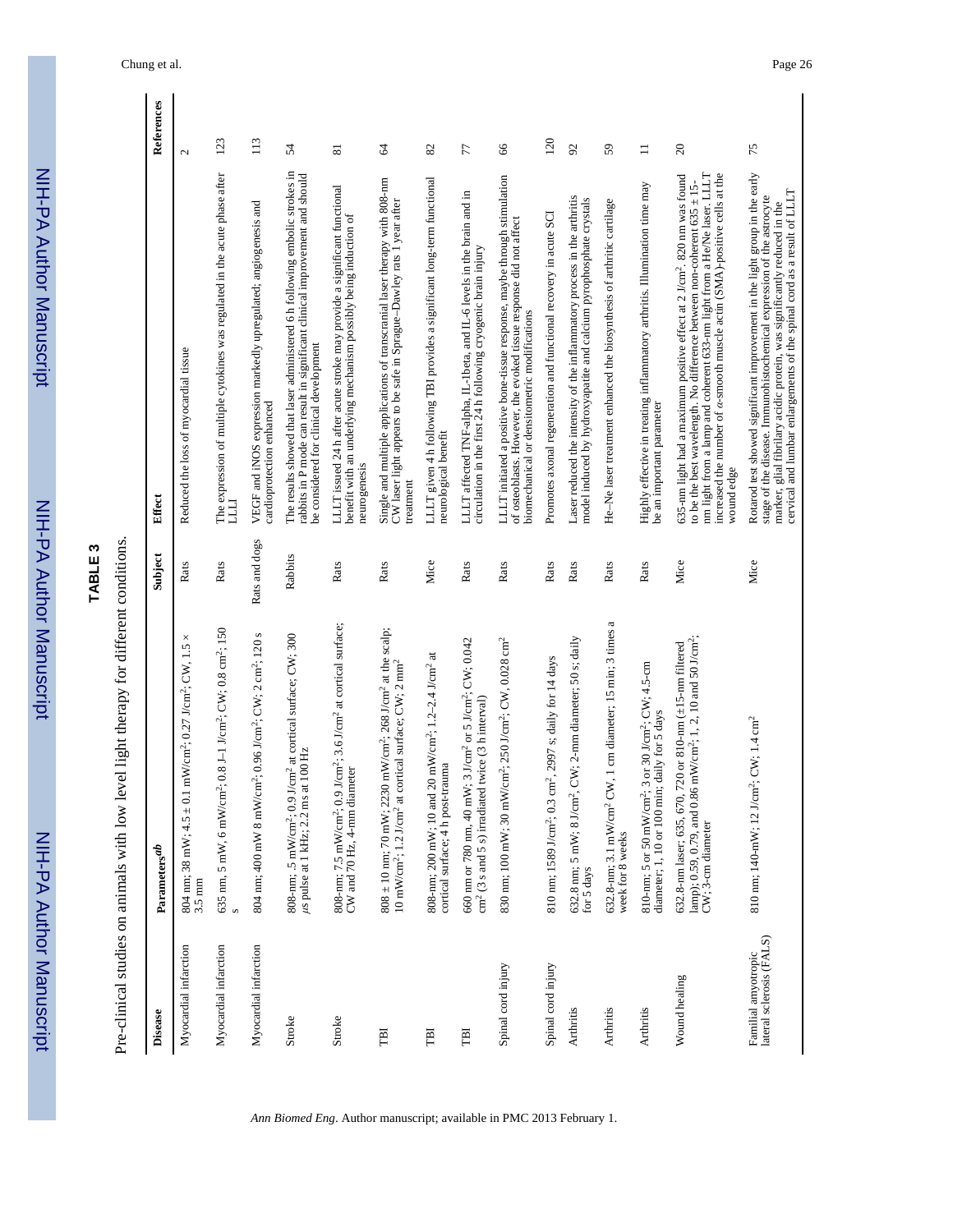${}^{a}$  The light sources were all lasers unless LED is specifically mentioned. *a*The light sources were all lasers unless LED is specifically mentioned.

 $b_{\text{The laser parameters are given in the following order: wavelength (mm); power (mW), power density (mW/cm<sup>2</sup>); energy (J); energy density (J/cm<sup>2</sup>); mode (CW) or pulsed (Hz); spot size (cm<sup>2</sup>);  
ilumination time (sec); treatment repetition. In many cases, the parameters are partially unavailable.$ *b*The laser parameters are given in the following order: wavelength (nm); power (mW), power density (mW/cm2); energy (J); energy density (J/cm2); mode (CW) or pulsed (Hz); spot size (cm2); illumination time (sec); treatment repetition. In many cases, the parameters are partially unavailable.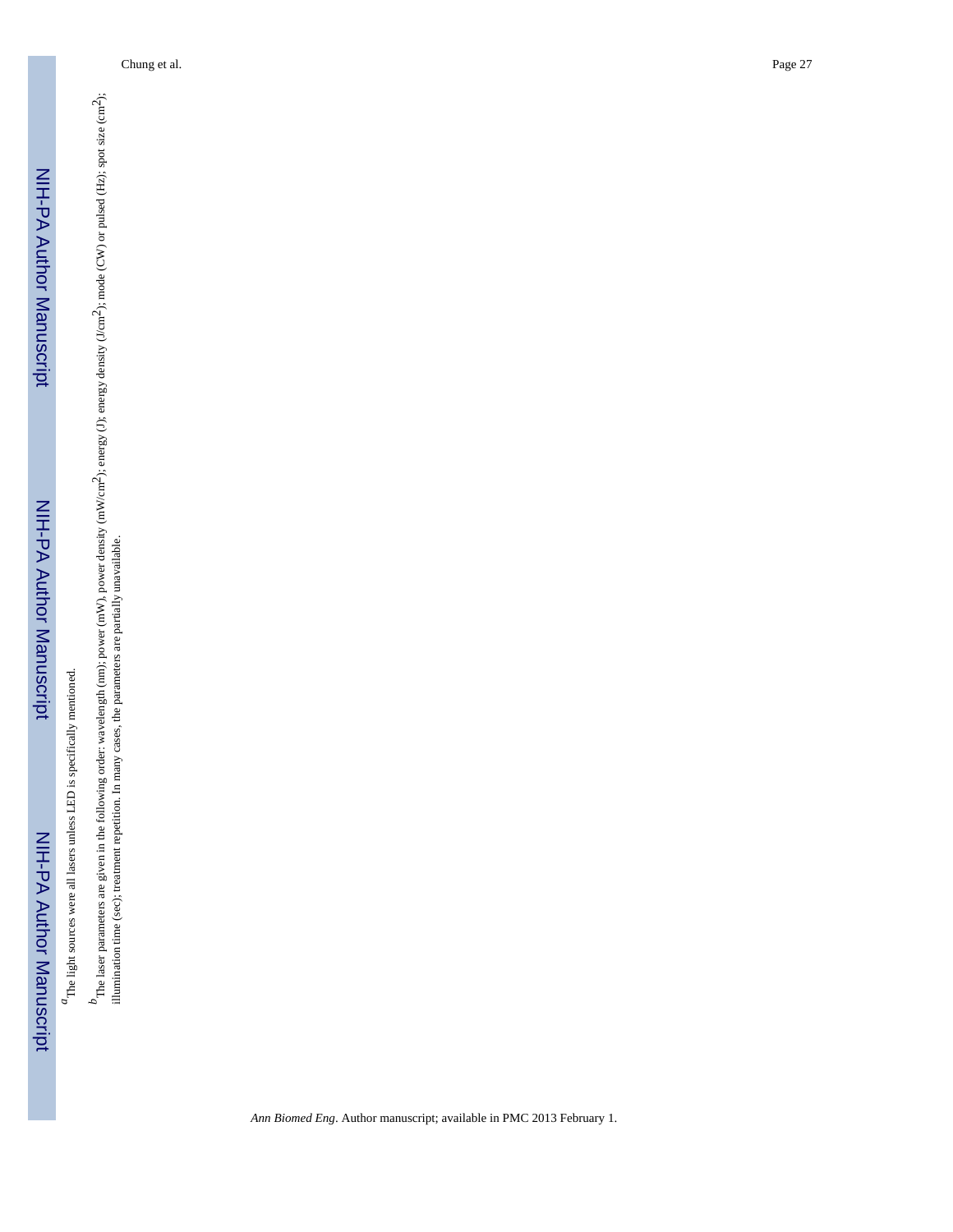NIH-PA Author ManuscriptNIH-PA Author Manuscript

NIH-PA Author Manuscript

NIH-PA Author Manuscript

| ັ<br>- |  |
|--------|--|
|        |  |
|        |  |
|        |  |
|        |  |

| Clinical studies on patients with low level | light therapy for different conditions                                                                                                                                                                      |              |                                                                                                                                                                                                                                                                                                                                                                                                                                                                            |                  |
|---------------------------------------------|-------------------------------------------------------------------------------------------------------------------------------------------------------------------------------------------------------------|--------------|----------------------------------------------------------------------------------------------------------------------------------------------------------------------------------------------------------------------------------------------------------------------------------------------------------------------------------------------------------------------------------------------------------------------------------------------------------------------------|------------------|
| <b>Disease</b>                              | Parameters $^{ab}$                                                                                                                                                                                          | Subject      | <b>Effect</b>                                                                                                                                                                                                                                                                                                                                                                                                                                                              | References       |
| Myocardial infarction                       | 632.8-nm, 5 mW; CW; 15 min; 6 days a week for 4 weeks on<br>chest skin                                                                                                                                      | 39 patients  | An improvement of functional capacity and less frequent angina<br>symptoms during exercise tests                                                                                                                                                                                                                                                                                                                                                                           | $\overline{131}$ |
| Stroke (NEST-1)                             | on shaved scalp with cooling; 1 J/cm <sup>2</sup><br>predetermined locations 2 min each<br>808-nm; 700 mW/cm <sup>2</sup><br>at cortical surface; 20                                                        | 120 patients | The NEST-I study indicated that infrared laser therapy has shown initial<br>safety and effectiveness for the treatment of ischemic stroke in humans<br>when initiated within 24 h of stroke onset                                                                                                                                                                                                                                                                          | 51               |
| Stroke (NEST-2)                             | on shaved scalp with cooling; 1 J/cm <sup>2</sup><br>predetermined locations 2 min each<br>808-nm; 700 mW/cm <sup>2</sup><br>at cortical surface; 20                                                        | 660 patients | TLT within 24 h from stroke onset demonstrated safety but did not meet<br>rates were not adversely affected by TLT. A definitive trial with refined<br>analyses showed a favorable trend, consistent with the previous clinical<br>baseline National Institutes of Health Stroke Scale exclusion criteria is<br>trial (NEST-1). Both studies indicate that mortality and adverse event<br>formal statistical significance for efficacy. However, all predefined<br>planned | 130              |
| Chronic TBI                                 | $9 \times 635$ and $52 \times 870$ -nm LED cluster; 12-15 mW per diode;<br>500 mW; 22.2 mW/cm <sup>2</sup> ; 13.3 J/cm <sup>2</sup> at scalp (estimated 0.4 J/<br>cm <sup>2</sup> to cortex); 2.1" diameter | 2 patients   | Transcranial LED may improve cognition in chronic TBI patients even<br>years after injury                                                                                                                                                                                                                                                                                                                                                                                  | 56               |
| Major depression and anxiety                | 810-nm, 250 mW/cm <sup>2</sup> ; 60 J/cm <sup>2</sup> on scalp; 2.1 J/cm <sup>2</sup> at cortical<br>surface; CW; 4 cm <sup>2</sup> ; 240 s at each of 2 sites on forehead                                  | 10 patients  | Significant improvement in Hamilton depression and anxiety scales at 2<br>weeks                                                                                                                                                                                                                                                                                                                                                                                            | $\delta$         |
| Oral mucositis                              | 830 nm; 150 mW; repeated every 48 h                                                                                                                                                                         | 16 patients  | Immediate pain relief and improved wound healing resolved functional<br>impairment that was obtained in all cases                                                                                                                                                                                                                                                                                                                                                          | $\overline{5}$   |
| Oral mucositis                              | 830 nm; 15 mW; 12 J/cm <sup>2</sup> ; CW; 0.2 cm <sup>2</sup> ; daily for 5 days<br>commencing at start of radio/chemotherapy                                                                               | 12 patients  | The prophylactic use of the treatment proposed in this study seemed to<br>reduce the incidence of severe oral mucositis lesions. LLLT was<br>effective in delaying the appearance of severe oral mucosistis                                                                                                                                                                                                                                                                | 58               |
| Oral mucositis                              | //cm <sup>2</sup> , CW; 4 mm <sup>2</sup> ; daily for 5 days<br>660-nm; 10-mW; 2.51                                                                                                                         | 75 patients  | although a marginal benefit could not be excluded. It reduced radiation<br>therapy interruptions in these head-and-neck cancer patients, which<br>LLLT therapy was not effective in reducing severe oral mucositis,<br>might translate into improved CRT efficacy                                                                                                                                                                                                          | 26               |
| Carpal tunnel syndrome<br>(CTS)             | 830-nm; 60 mW; 9.7 J/cm <sup>2</sup> ; 10 Hz, 50% duty cycle, 10-min<br>per day for 5 days a week                                                                                                           | 75 patients  | Alleviate pain and symptoms, improve functional ability and finger and<br>hand strength for mild and moderate CTS patients                                                                                                                                                                                                                                                                                                                                                 | $\overline{4}$   |
| Carpal tunnel syndrome<br>(CTS)             | 632.8-nm; 9-11 J/cm <sup>2</sup> ; CW; 5 times/week for 3 weeks                                                                                                                                             | 80 patients  | Effective in treating CTS paresthesia and numbness and improved the<br>subjects' power of hand-grip and electrophysiological parameters                                                                                                                                                                                                                                                                                                                                    | 102              |
| Carpal tunnel syndrome<br>(CTS)             | /point; CW; 1 mm diameter. 2 min/<br>he median nerve trace; 5 times per<br>830-nm; 50 mW; 1.2 J<br>point; 5 points across t<br>week for 3 weeks                                                             | 60 patients  | LLLT was no more effective than placebo in CTS                                                                                                                                                                                                                                                                                                                                                                                                                             | $\overline{110}$ |
| Lateral epicondylitis (LE)                  | 905 nm; 100 mW; 1 J/cm <sup>2</sup> ; 1000 Hz; 2 min; 5 days per week<br>for 3 weeks                                                                                                                        | 49 patients  | No advantage for the short term; significant improvement in functional<br>parameters in the long term                                                                                                                                                                                                                                                                                                                                                                      | 23               |
| Lateral epicondylitis (LE)                  | 904-nm; 25 mW, 0.275 J/point; 2.4 J/cm <sup>2</sup> ; pulse duration 200 nsec; 5000 Hz; 4-nm diameter 11 s/point; 3 times/week for 3<br>weeks                                                               | 39 patients  | improving the grip strength and subjective rating of physical function of<br>LLLT in addition to exercise is effective in relieving pain, and in<br>patients with lateral epicondylitis                                                                                                                                                                                                                                                                                    | $50\,$           |